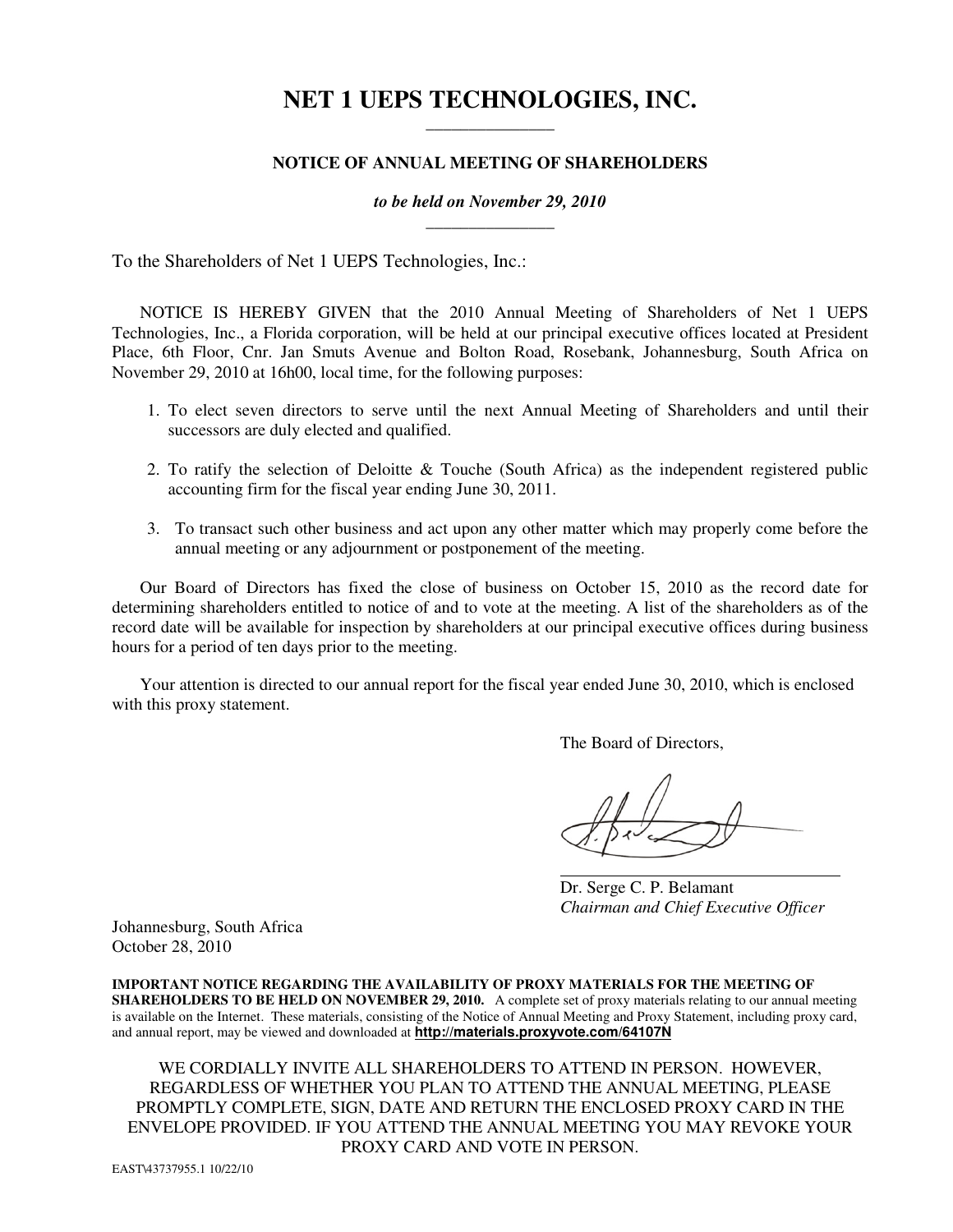# **NET 1 UEPS TECHNOLOGIES, INC. President Place, 6th Floor, Cnr. Jan Smuts Avenue and Bolton Road Rosebank, Johannesburg, South Africa**

# $\overline{\phantom{a}}$  , where the contract of the contract of  $\overline{\phantom{a}}$ **PROXY STATEMENT \_\_\_\_\_\_\_\_\_\_\_\_\_\_\_**

# **TABLE OF CONTENTS**

| Information concerning solicitation and voting                                             | $\overline{c}$   |
|--------------------------------------------------------------------------------------------|------------------|
| Proposals to be voted on at the annual meeting                                             | 3                |
| Proposal no. 1: Election of directors                                                      | 3                |
| Proposal no. 2: Ratification of selection of independent registered public accounting firm | $\boldsymbol{7}$ |
| Board of Directors and Corporate Governance                                                | 7                |
| Meetings of the Board and director independence                                            | $\tau$           |
| Committees of the Board                                                                    | 8                |
| Board leadership structure and board oversight of risk                                     | 10               |
| Remuneration Committee interlocks and insider participation                                | 11               |
| Nominations process and director qualifications                                            | 11               |
| Shareholder communications with the Board                                                  | 12               |
| Corporate governance guidelines                                                            | 12               |
| Code of ethics                                                                             | 12               |
| Compensation of directors                                                                  | 13               |
| Equity compensation plan information                                                       | 14               |
| <b>Executive Compensation</b>                                                              | 14               |
| Analysis of risk in our compensation structure                                             | 14               |
| <b>Compensation Discussion and Analysis</b>                                                | 15               |
| Remuneration Committee report                                                              | 21               |
| Summary compensation table                                                                 | 22               |
| Grants of plan-based awards                                                                | 23               |
| Outstanding equity awards at 2010 fiscal year-end                                          | 24               |
| Option exercises and stock vested                                                          | 25               |
| Potential payments upon termination or change-in-control                                   | 25               |
| Certain relationships and related transactions                                             | 25               |
| Audit and non-audit fees                                                                   | 26               |
| Audit Committee report                                                                     | 27               |
| Security ownership of certain beneficial owners and management                             | 28               |

Additional information 30

### **GENERAL**

This proxy statement is being furnished to shareholders of Net 1 UEPS Technologies, Inc., a Florida corporation, in connection with the solicitation by our Board of Directors, or the Board, of proxies for use at the Annual Meeting of Shareholders to be held at President Place, 6th Floor, Cnr. Jan Smuts Avenue and Bolton Road, Rosebank, Johannesburg, South Africa on November 29, 2010 at 16h00, local time, and at any adjournment or postponement of the annual meeting.

**Page**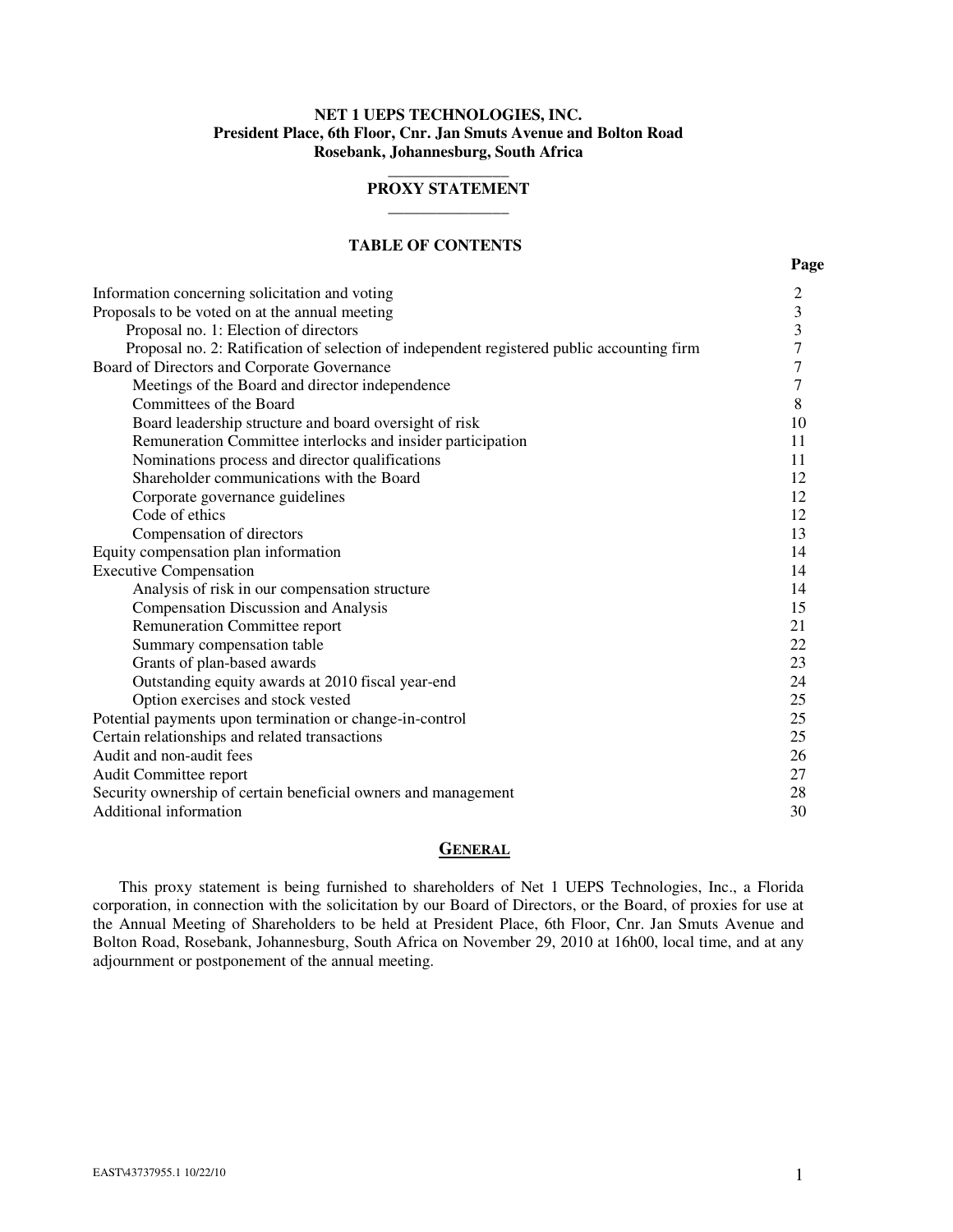# **INFORMATION CONCERNING SOLICITATION AND VOTING**

#### **Solicitation**

We will bear the entire cost of the solicitation, including the preparation, assembly, printing and mailing of this proxy statement, including the proxy card and any additional solicitation materials furnished to our shareholders. Copies of solicitation materials will be furnished to brokerage houses, fiduciaries and custodians holding shares in their names that are beneficially owned by others so that they may forward this solicitation material to such beneficial owners. We may reimburse these persons for their reasonable expenses in forwarding solicitation materials to beneficial owners. The original solicitation of proxies by mail may be supplemented by a solicitation by personal contacts, telephone, facsimile, electronic mail or any other means by our directors, officers or employees. No additional compensation will be paid to our directors, officers or employees for performing these services. Except as described above, we do not presently intend to solicit proxies other than by mail.

This proxy statement and the accompanying solicitation materials are being sent to our shareholders on or about October 28, 2010.

### **Revocation of Proxies**

You may revoke your proxy at any time prior to exercise of the proxy by (1) delivering a written notice of revocation or a duly executed proxy with a later date by mail to our corporate secretary at Net 1 UEPS Technologies, Inc., P O Box 2424, Parklands 2121, Gauteng, South Africa, or (2) attending the meeting and voting in person. If you hold shares through a bank or brokerage firm, you must contact that firm to revoke any prior voting instructions. However, if you are a shareholder whose shares are not registered in your own name, you will need documentation from your record holder stating your ownership as of October 15, 2010 in order to vote personally at the annual meeting.

#### **Record Date, Quorum and Voting Requirements**

Each holder of shares of our common stock on the close of business on October 15, 2010, the record date, is entitled to notice of and vote at the annual meeting or any adjournment thereof. There were 45,392,353 shares of common stock outstanding on the record date. The presence at the annual meeting, in person or by a proxy, of a majority of the total number of outstanding shares of common stock, or 22,696,177 shares, is necessary to constitute a quorum. Each share of common stock is entitled to one vote on all matters to be acted upon at the annual meeting. For purposes of the quorum and the discussion below regarding the vote necessary to take shareholder action, holders of record of common stock who are present at the annual meeting in person or by proxy and who abstain, including brokers holding customers' shares of record who cause abstentions to be recorded at the annual meeting, are considered shareholders who are present and entitled to vote and they count toward the quorum. In the event that there are not sufficient votes to approve any proposal at the annual meeting, the annual meeting may be adjourned in order to permit the further solicitation of proxies.

Brokers holding shares of record for customers generally are not entitled to vote on certain matters unless they receive voting instructions from their customers. "Broker non-votes" mean the votes that could have been cast on the matter in question if the brokers had received instructions from their customers, and as to which the brokers have notified us on a proxy form in accordance with industry practice or have otherwise advised us that they lack voting authority.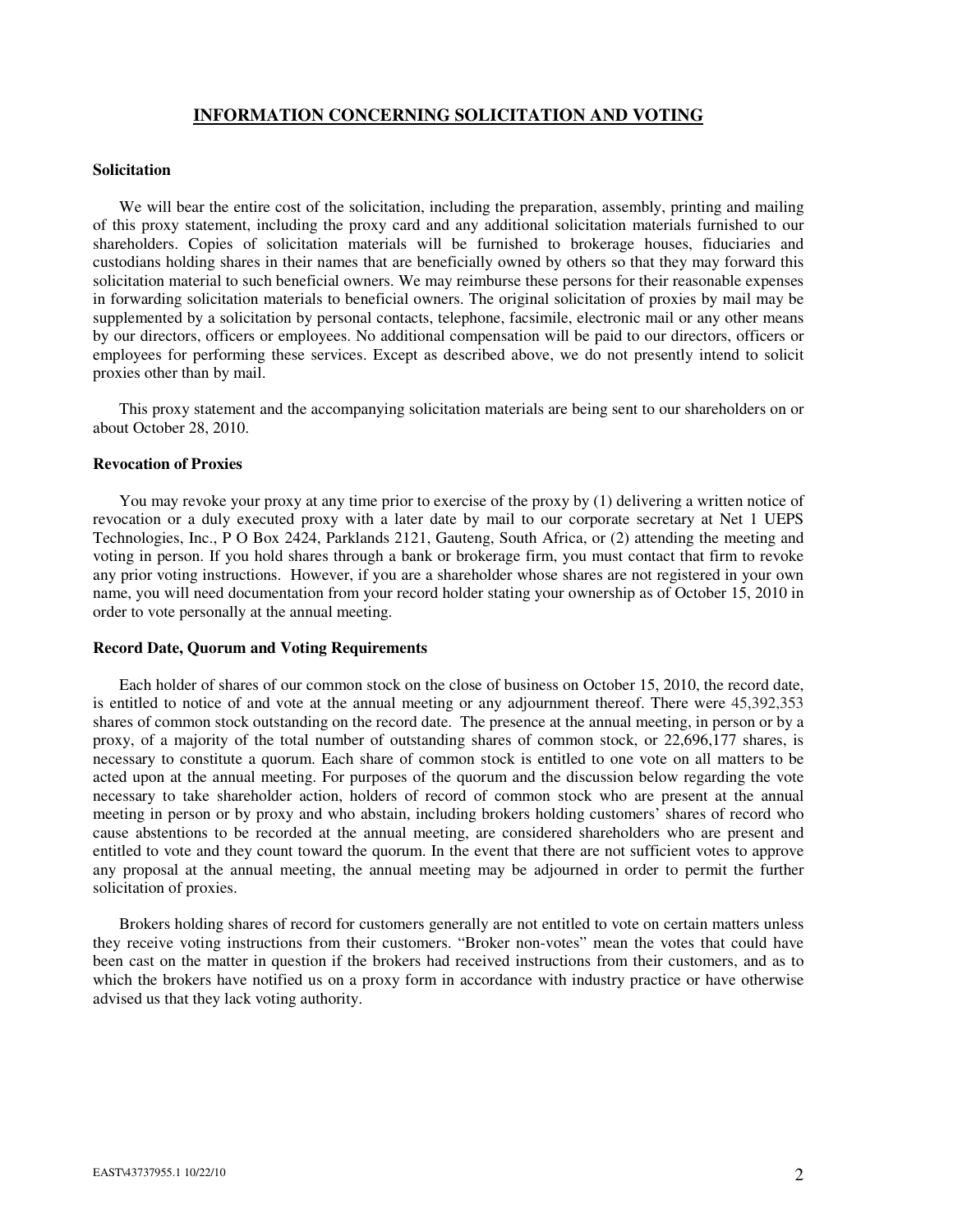Under the rules that govern brokers who are voting with respect to shares held in a fiduciary capacity, brokers have the discretion to vote shares on routine matters, but not on non-routine matters. Routine matters include, among other things, ratification of the appointment of an independent registered public accounting firm. Non-routine matters include election of directors. This means that if you hold your shares through a broker, bank or other nominee, and you do not provide voting instructions, the broker, bank or other nominee will not have discretion to vote your shares on any proposal other than Proposal 2 (Ratification of Selection of Independent Registered Public Accounting Firm).

All outstanding shares of common stock represented by valid and unrevoked proxies received in time for the annual meeting will be voted. Shares will be voted as instructed in the accompanying proxy on each matter submitted to shareholders. A shareholder may, with respect to the election of directors (1) vote for the election of the named director nominees, (2) withhold authority to vote for all such director nominees or (3) vote for the election of all such director nominees other than any nominee(s) with respect to whom the shareholder withholds authority to vote by writing such nominee's name on the proxy in the space provided. A shareholder may, with respect to each other matter specified in the notice of meeting (1) vote "FOR" the matter, (2) vote "AGAINST" the matter or (3) "ABSTAIN" from voting on the matter. If no instructions are given on a properly completed and returned proxy, the shares will be voted FOR the election of the named director nominees, and FOR the ratification of the selection of Deloitte & Touche (South Africa), or Deloitte, as our independent registered public accounting firm for the fiscal year ending June 30, 2011.

Our seven director nominees will be elected by a plurality of votes. Withholding a vote as to any director nominee is the equivalent of abstaining. In an uncontested election such as this, abstentions have no effect, since approval by a specific percentage of the shares present or outstanding is not required. With respect to the ratification of the selection of Deloitte as our independent registered public accounting firm, the proposal will be approved if the votes cast in favor of the proposal exceed the number of votes cast against the proposal, and abstentions and broker non-votes will not be taken into account in determining the outcome of the vote on this proposal.

The Board knows of no additional matters that will be presented for consideration at the annual meeting. Return of a valid proxy, however, confers on the designated proxy holders the discretionary authority to vote the shares in accordance with their best judgment on such other business, if any, that may properly come before the meeting or any adjournment or postponement thereof. Proxies solicited hereby will be tabulated by inspectors of election designated by the Board.

# **PROPOSALS TO BE VOTED ON AT THE ANNUAL MEETING**

# **PROPOSAL NO. 1: ELECTION OF DIRECTORS**

The terms of office of each of our current directors will expire at the annual meeting or at such time as their successors shall be elected and qualified. The Board has determined to nominate for re-election each of our current directors (see "Information Regarding the Nominees" for information on all directors) for a oneyear term expiring at the annual meeting of shareholders in 2011 or until their successors shall be duly elected and qualified.

The persons named in the enclosed proxy intend to vote properly executed and returned proxies **FOR** the election of all nominees proposed by the Board unless authority to vote is withheld. In the event that any nominee is unable or unwilling to serve, the persons named in the proxy will vote for such substitute nominee or nominees as they, in their discretion, shall determine. The Board has no reason to believe that any nominee named herein will be unable or unwilling to serve.

# **The Board recommends that you vote FOR election of each of its director nominees.**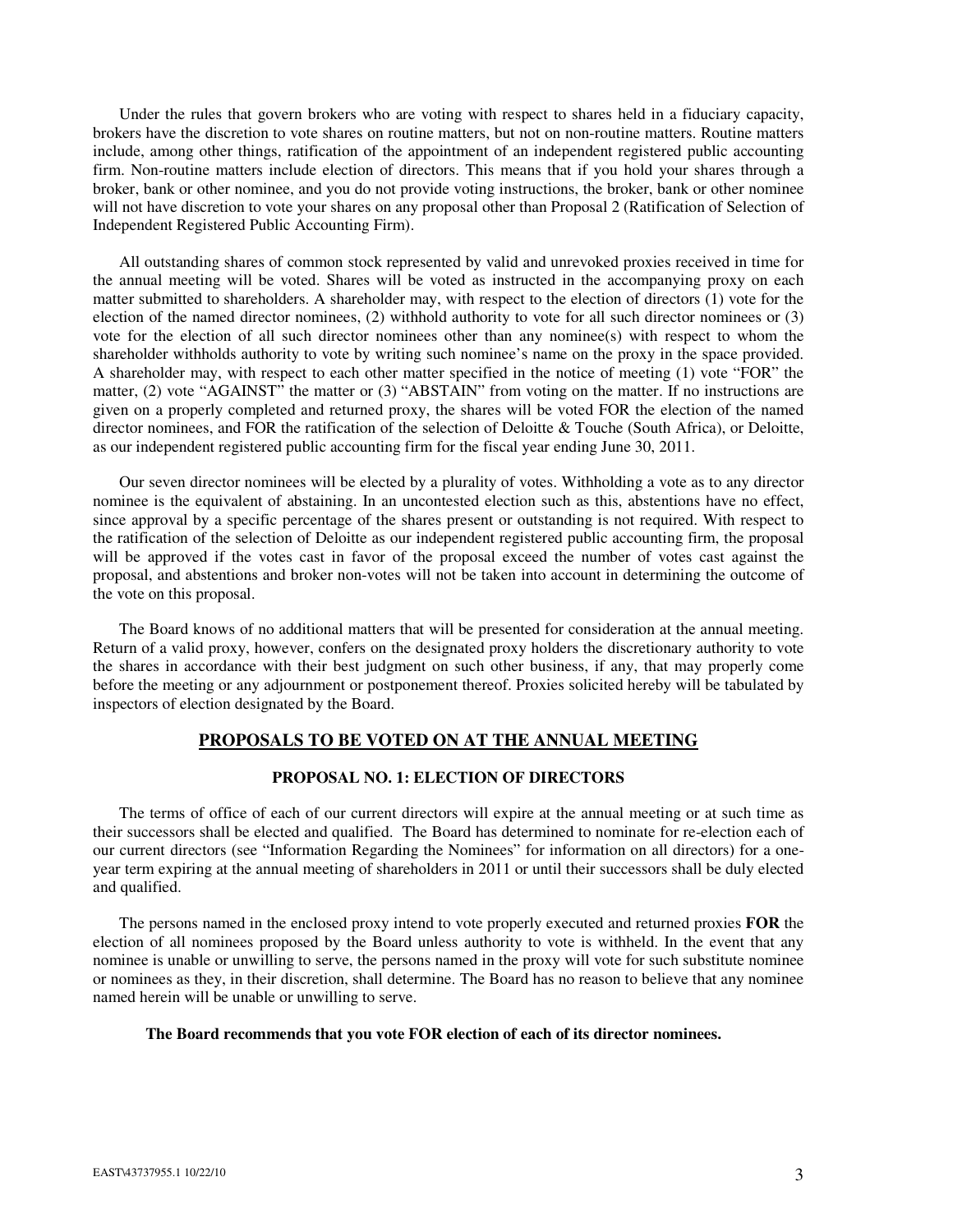#### **Information Regarding the Nominees**

The current members of our Board are as follows:

**Dr. Serge C. P. Belamant**  57 years old Director since 1997 Dr. Belamant has been our chief executive officer since October 2000 and the chairman of our Board since February 2003. From June 1997 until June 2004, Dr. Belamant served as chief executive officer and a director of Net 1 Applied Technology Holdings, or Aplitec, whose business was acquired by Net 1 in June 2004. From 1996 to 1997, Dr. Belamant served as a consultant in the development of Chip Off-Line Pre-Authorized Card, which is a Visa product. From October 1989 to September 1995, Dr. Belamant served as the managing director of Net 1 (Pty) Limited, a privately owned South African company specializing in the development of advanced technologies in the field of transaction processing and payment systems. Dr. Belamant also serves on the boards of a number of other companies that perform welfare distribution services and the provision of microfinance to customers. Dr. Belamant spent ten years working as a computer scientist for Control Data Corporation where he won a number of international awards. Later, he was responsible for the design, development, implementation and operation of the Saswitch ATM network in South Africa that rates today as the third largest ATM switching system in the world. Dr. Belamant has patented a number of inventions besides the FTS patent ranging from biometrics to gaming-related inventions. Dr. Belamant has more than 30 years of experience in the fields of operations research, security, biometrics, artificial intelligence and online and offline transaction processing systems. Dr. Belamant holds a PhD in Information Technology and Management. The Board believes that Dr. Belamant's strategic vision, technological

ingenuity and extensive knowledge of the payments industry makes him an invaluable member of the Board. Dr. Belamant is founder of our company and has been the guiding force behind the development of most of our products and services.

Mr. Kotzé has been our chief financial officer, secretary and treasurer since June 2004. From January 2000 until June 2004, he served on the board of Aplitec as group financial director. From mid-1997 until October 1998, Mr. Kotzé worked for the Industrial Development Corporation of South Africa Limited as a business analyst. Mr. Kotzé served his articles from 1994 to 1996 at KPMG in Pretoria, South Africa, and in 1997 he became the audit manager for several major corporations in the manufacturing, mining, retail and financial services industries. Mr. Kotzé joined Aplitec in November 1998 as a strategic financial analyst. Mr. Kotzé is a member of the South African Institute of Chartered Accountants.

The Board believes that Mr. Kotze's financial expertise and experience with corporate transactions, as well as his long history with the company and deep knowledge of our business and industry makes him well-suited to serve as a director.

**Herman G. Kotzé**  41 years old Director since 2004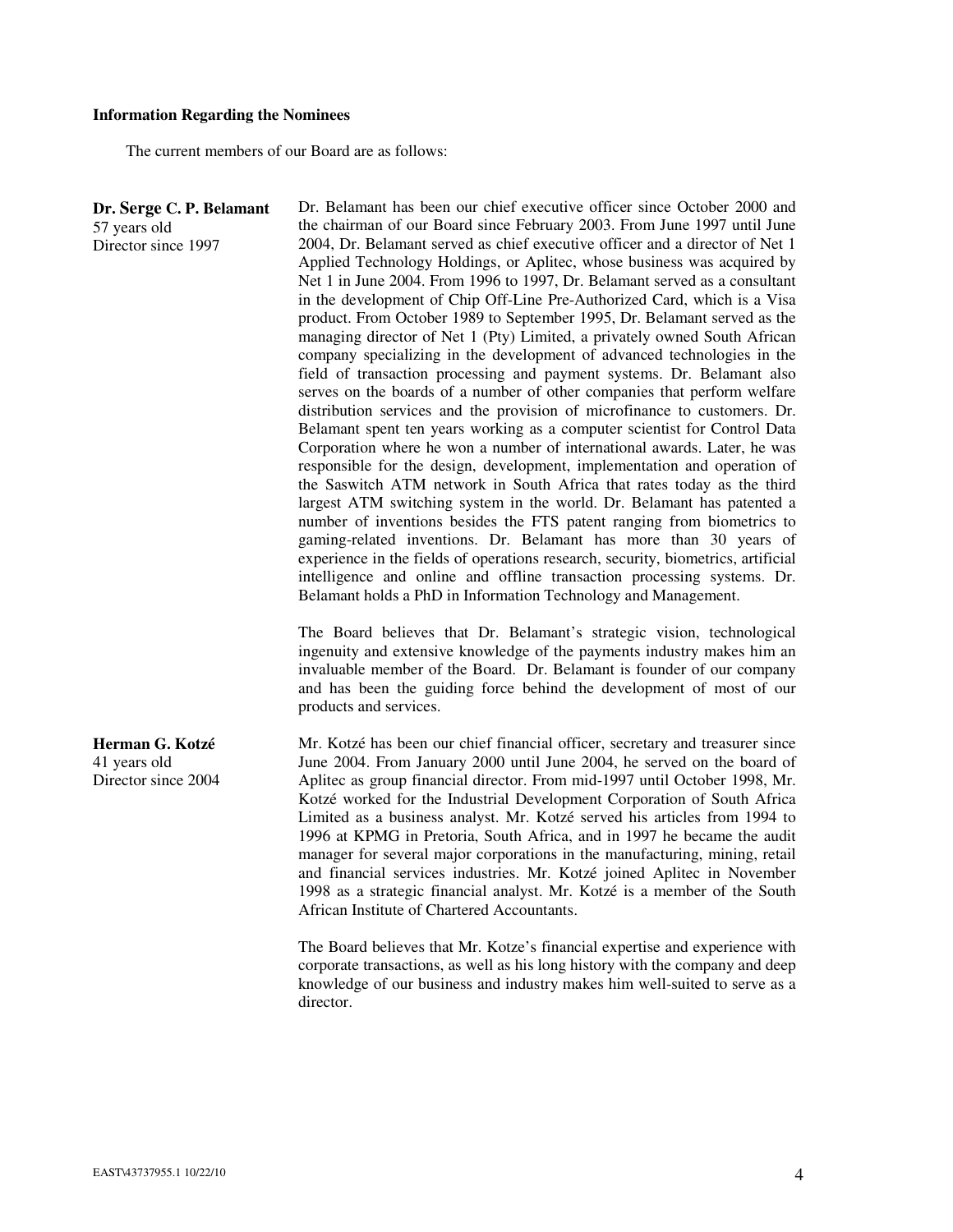| <b>Christopher S. Seabrooke</b><br>57 years old<br>Director since 2005 | Mr. Seabrooke has been a member of our Board since January 2005. Mr.<br>Seabrooke is chief executive officer and a director of Sabvest Limited, an<br>investment holding company which is listed on the JSE Limited ("JSE"). Mr.<br>Seabrooke also serves as a non-executive director of the following JSE listed<br>companies: Brait SA, Datatec Limited, Massmart Holdings Limited and<br>Metrofile Holdings Limited. Mr. Seabrooke is a member of The Institute of<br>Directors in South Africa. Formerly, he was the chairman of the South<br>African State Theater and the deputy chairman of each of the National Arts<br>Council and the Board of Business and Arts South Africa. Mr. Seabrooke<br>has degrees in Economics and Accounting from the University of Natal and<br>an MBA from the University of Witwatersrand.                                                                                                                 |
|------------------------------------------------------------------------|----------------------------------------------------------------------------------------------------------------------------------------------------------------------------------------------------------------------------------------------------------------------------------------------------------------------------------------------------------------------------------------------------------------------------------------------------------------------------------------------------------------------------------------------------------------------------------------------------------------------------------------------------------------------------------------------------------------------------------------------------------------------------------------------------------------------------------------------------------------------------------------------------------------------------------------------------|
|                                                                        | The Board believes that Mr. Seabroooke's expertise in finance, accounting<br>and corporate governance and broad experience as a director of several<br>publicly-traded companies covering a broad range of industries makes him<br>an extremely valuable member of our Board.                                                                                                                                                                                                                                                                                                                                                                                                                                                                                                                                                                                                                                                                      |
| <b>Antony C. Ball</b><br>51 years old<br>Director since 2004           | Mr. Ball has been a member of our Board since June 2004. Mr. Ball has<br>held various senior leadership positions with the Brait Group since 1998 and<br>has been the chief executive officer of Brait since October 1, 2006. Mr. Ball<br>has led the raising and governance of a number of Brait's private equity<br>funds and is responsible for certain of its private equity investments. Prior to<br>assuming his current position at Brait, Mr. Ball served as joint deputy<br>chairman of Brait from 1998 to March 2000. Prior to joining Brait, Mr. Ball<br>was the chief executive of Capital Partners, which was the predecessor<br>company to Brait and which pioneered the private equity market in South<br>Africa, from 1991 to 1998. Mr. Ball began his career with Deloitte $\&$<br>Touche Consulting (1986-1991), where he co-founded its Strategy Group.<br>The Board believes that Mr. Ball's long experience in private equity |
|                                                                        | investing, in both South African and non-South African companies, provides<br>us with valuable insight into the strategic and operational issues that our                                                                                                                                                                                                                                                                                                                                                                                                                                                                                                                                                                                                                                                                                                                                                                                          |

company faces.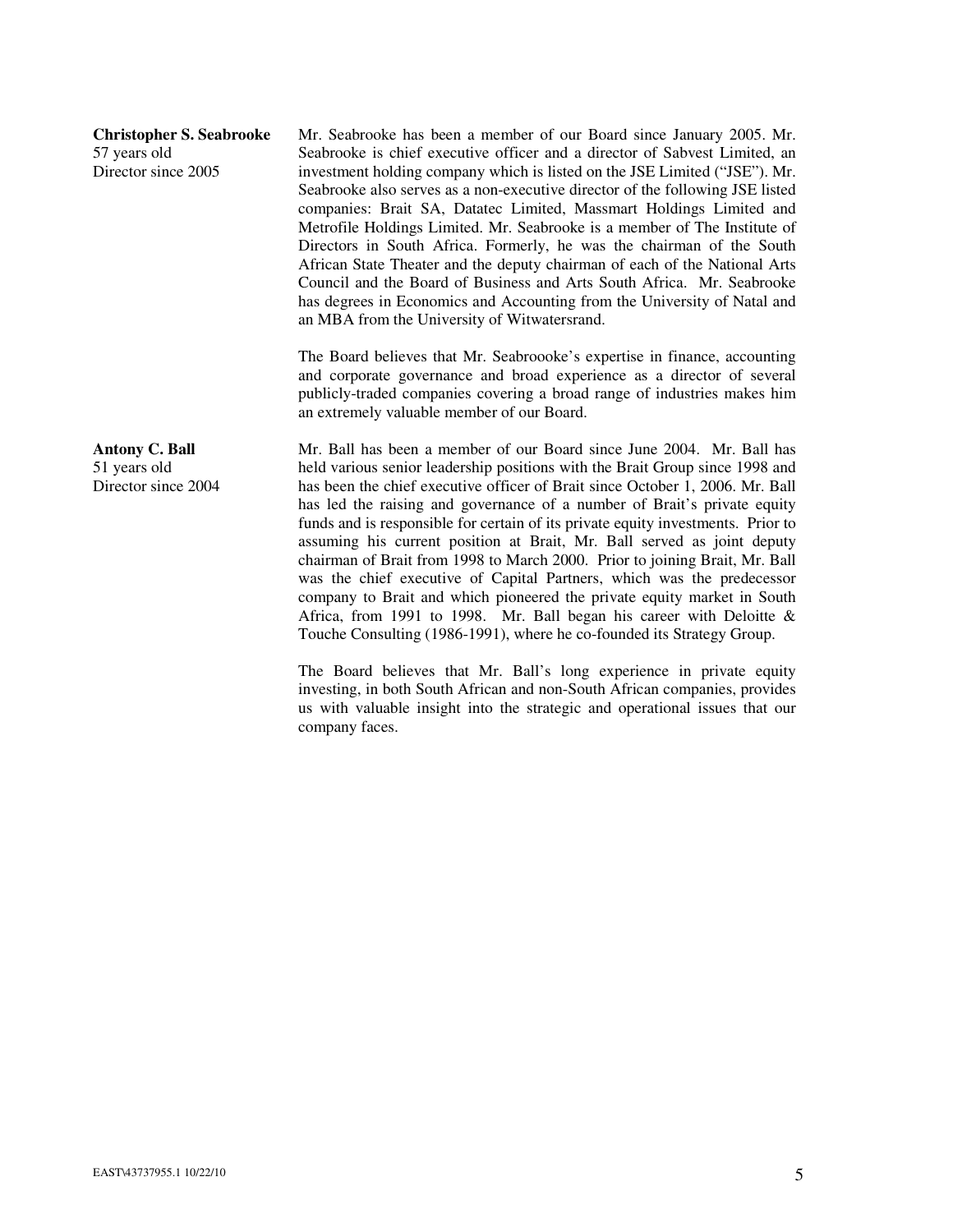# **Alasdair J. K. Pein**  49 years old Director since 2005

Mr. Pein has been a member of our Board since February 2005. Mr. Pein currently serves as a director of Ecolutia Services AG, a global provider of water, wastewater and environmental treatment solutions. Between 1994 and March 2009, Mr. Pein served as the CEO of the Oppenheimer family's private equity business (excluding Rest of Africa). During this period of time Mr. Pein held directorships of a number of private companies including companies in the Stockdale Street Group (formerly Southern Cross Capital Group), Central Holdings Limited and E Oppenheimer & Son International Limited. From 1995 to 2002, Mr. Pein served as President and CEO of Task (USA), Inc., a New York-based investment company. In addition, from 1998 to 2002, Mr. Pein was a director of Archangel Diamond Corporation Inc. and, from 2001 to 2008, was a director of Arsenal Digital Solutions, a privately-held US company that provides on-demand data protection services. Prior to 1994, Mr. Pein worked in London for Bankers Trust International mergers and acquisitions team. Mr. Pein is a qualified South African chartered accountant and completed his articles with Deloitte in Johannesburg in 1987.

The Board believes that Mr. Pein's financial and accounting expertise, as well as his private equity experience and skills in dealing with compensation, human resources and corporate governance issues, makes him a valuable member of our Board.

Mr. Edwards has been a member of our Board since July 2005. Mr. Edwards is the executive chairman of Merryn Capital, a privately-owned financial services group. From 2002 to 2005, Mr. Edwards was executive chairman of Chartwell Capital Group. In January 2005, Mr. Edwards was appointed non-executive vice chairman of Starcomms Limited, a Nigerian telecommunications operator. Prior to that, Mr. Edwards was the chief executive officer of MTN Group, a pan-African mobile operator. Between 1999 and 2001, Mr. Edwards was the chief executive officer of the Johnnic Group in South Africa, of which the MTN Group was a subsidiary. Between 1995 and 1999, Mr. Edwards was the chief operating officer of MEASAT Broadcast Network, a Malaysian-based regional pay television operator. Between 1993 and 1995, Mr. Edwards was executive vice president of satellite television broadcaster Star TV, based out of Hong Kong. Between 1989 and 1993, Mr. Edwards was chief executive officer of Multichoice, Africa's leading pay television operator. Mr. Edwards has a BSc and an MBA from the University of Cape Town.

The Board believes that Mr. Edwards' knowledge and experience of the telecommunications industry, especially in Africa, provides us with valuable insight into the potential opportunities to expand our business internationally.

**Paul Edwards**  56 years old Director since 2005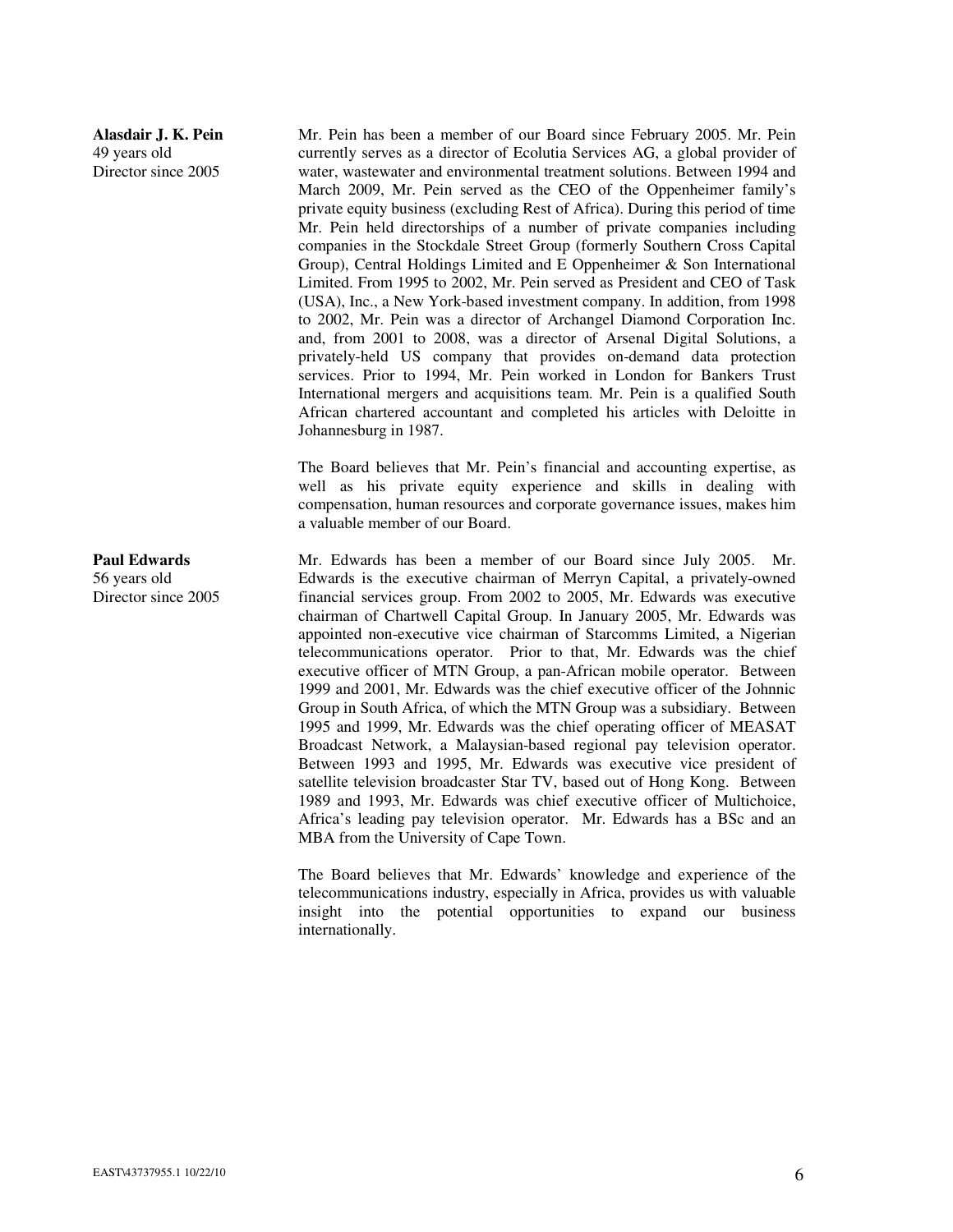**Tom C. Tinsley**  57 years old Director since 2008

Mr. Tinsley has been a member of our Board since September 2008. He has been employed by General Atlantic LLC, or GA, since 1999 and currently serves as a managing director of GA. Mr. Tinsley has served on numerous boards of directors of both private and public companies in the United States. Prior to joining GA, he served as Chairman and Chief Executive of the management board of Baan Company NV, a leading provider of enterprise software solutions. Prior to joining Baan Company NV, he was a director at McKinsey & Company, where he was employed for 18 years. Mr. Tinsley received an MBA from The Stanford Graduate School of Business and an undergraduate degree from the University of Notre Dame.

The Board believes that Mr. Tinsley's broad experience in the private equity industry provides us with valuable insight into the strategic and operational issues facing our company. Mr. Tinsley serves on our Board as the nominated director pursuant to a contractual arrangement between us and investment entities affiliated with GA pursuant to which GA is entitled to designate one person to serve on our Board.

# **PROPOSAL NO. 2: RATIFICATION OF SELECTION OF INDEPENDENT REGISTERED PUBLIC ACCOUNTING FIRM**

The Audit Committee of our Board has proposed that Deloitte be selected to serve as independent registered public accounting firm for the fiscal year ending June 30, 2011. A representative of Deloitte is expected to be present at the annual meeting. Such representative will have an opportunity to make a statement if he or she desires to do so and is expected to be available to respond to appropriate questions from shareholders. Deloitte currently serves as our independent registered public accounting firm.

We are asking our shareholders to ratify the selection of Deloitte as our independent registered public accounting firm for the fiscal year ending June 30, 2011. Although ratification is not required by our by-laws or otherwise, the Board is submitting the selection of Deloitte to our shareholders for ratification as a matter of good corporate practice. In the event our shareholders fail to ratify the appointment, the Audit Committee may reconsider this selection. Even if the selection is ratified, the Audit Committee in its discretion may select a different registered public accounting firm at any time during the year if it determines that such a change would be in our best interests and the best interests of our shareholders.

### **The Board recommends a vote FOR ratification of the selection of Deloitte.**

### **BOARD OF DIRECTORS AND CORPORATE GOVERNANCE**

#### **MEETINGS OF THE BOARD AND DIRECTOR INDEPENDENCE**

Our Board typically holds a regular meeting once every quarter and holds special meetings when necessary. During the fiscal year ended June 30, 2010, our Board held a total of six meetings. All of the directors who served during our 2010 fiscal year attended or participated in more than 75% of the aggregate number of meetings of the Board and meetings of those committees of the Board on which such director served during the year. We encourage each member of the Board to attend the annual meeting of shareholders, but have not adopted a formal policy with respect to such attendance**.** Four of our directors who served during fiscal 2010 attended last year's annual meeting. The non-management directors meet regularly without any management directors or employees present. These meetings are held on the day of or day preceding other Board or committee meetings.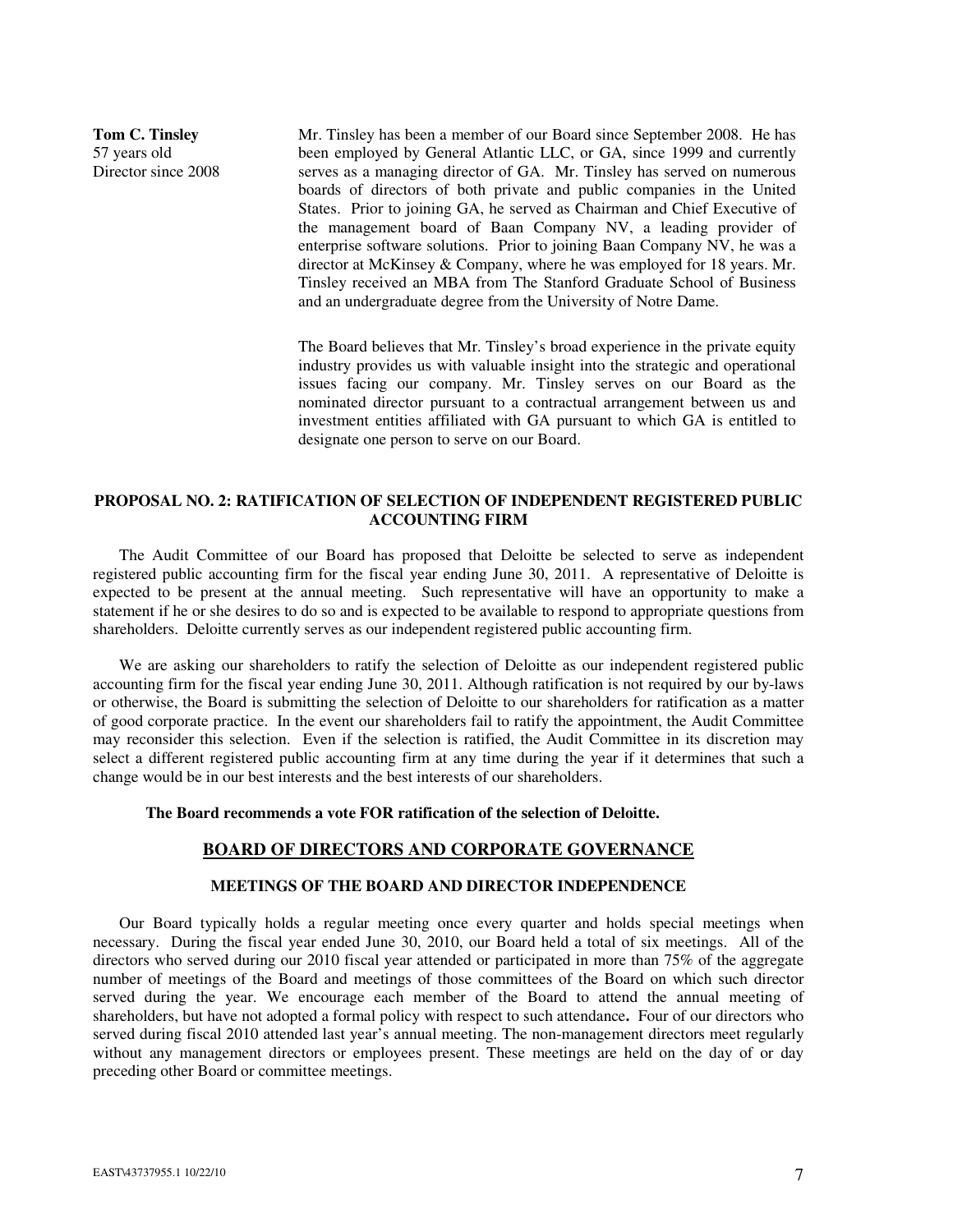The Board annually examines the relationships between the Company and each of its directors. After this examination, the Board has concluded that Messrs. Seabrooke, Pein, Edwards and Ball are "independent" as defined under Nasdaq Rule 5605(a)(2) and under Rule 10A-3(b)(1) under the Securities Exchange Act of 1934, or the Exchange Act, as that term relates to membership on the Board and the various Board committees. Mr. Tinsley is an "independent" director as defined under Nasdaq rules but is not eligible to serve on our Audit Committee, under Rule  $10A-3(b)(1)$  due to the number of shares owned by GA and its affiliated investment entities.

### **COMMITTEES OF THE BOARD**

The Board has established an Audit Committee, a Remuneration Committee and a Nominating and Corporate Governance Committee. The members of our Board Committees are presented in the table below:

| <b>Director</b>             | Audit<br><b>Committee</b> | <b>Remuneration</b><br><b>Committee</b> | Nominating and<br>Corporate<br>Governance<br><b>Committee</b> |
|-----------------------------|---------------------------|-----------------------------------------|---------------------------------------------------------------|
| Antony C. Ball              |                           | X                                       | X                                                             |
| Dr. Serge C.P. Belamant (#) |                           |                                         |                                                               |
| Paul Edwards                | X                         | X                                       | X                                                             |
| Herman G. Kotzé (#)         |                           |                                         |                                                               |
| Alasdair J.K. Pein          | X                         | $X^*$                                   | X                                                             |
| Christopher S. Seabrooke    | $X^*$                     | X                                       | $X^*$                                                         |
| Tom C. Tinsley              |                           | X                                       | X                                                             |
|                             |                           |                                         |                                                               |

# Executive

\* Chairperson

### **Audit Committee**

The Audit Committee consists of Messrs. Seabrooke, Pein and Edwards, with Mr. Seabrooke acting as the chairperson. The Board has determined that Mr. Seabrooke is an "audit committee financial expert" as that term is defined in applicable Securities and Exchange Commission, or SEC, rules, and that all three members meet Nasdaq's financial literacy criteria. The Audit Committee held eight meetings during the 2010 fiscal year. See "Audit Committee Report" on page 27.

The Audit Committee was established by the Board for the primary purpose of overseeing or assisting the Board in overseeing the following:

- the integrity of our financial statements;
- our compliance with legal and regulatory requirements;
- the qualifications and independence of our registered public accounting firm;
- the performance of our independent auditors and of the internal audit function;
- the accounting and financial reporting processes and the audits of our financial statements; and
- our systems of disclosure controls and procedures, internal controls over financial reporting, and compliance with ethical standards adopted by us.

A copy of our Audit Committee charter is available without charge on our website, www.net1.com under the "Investor Relations – Governance" section.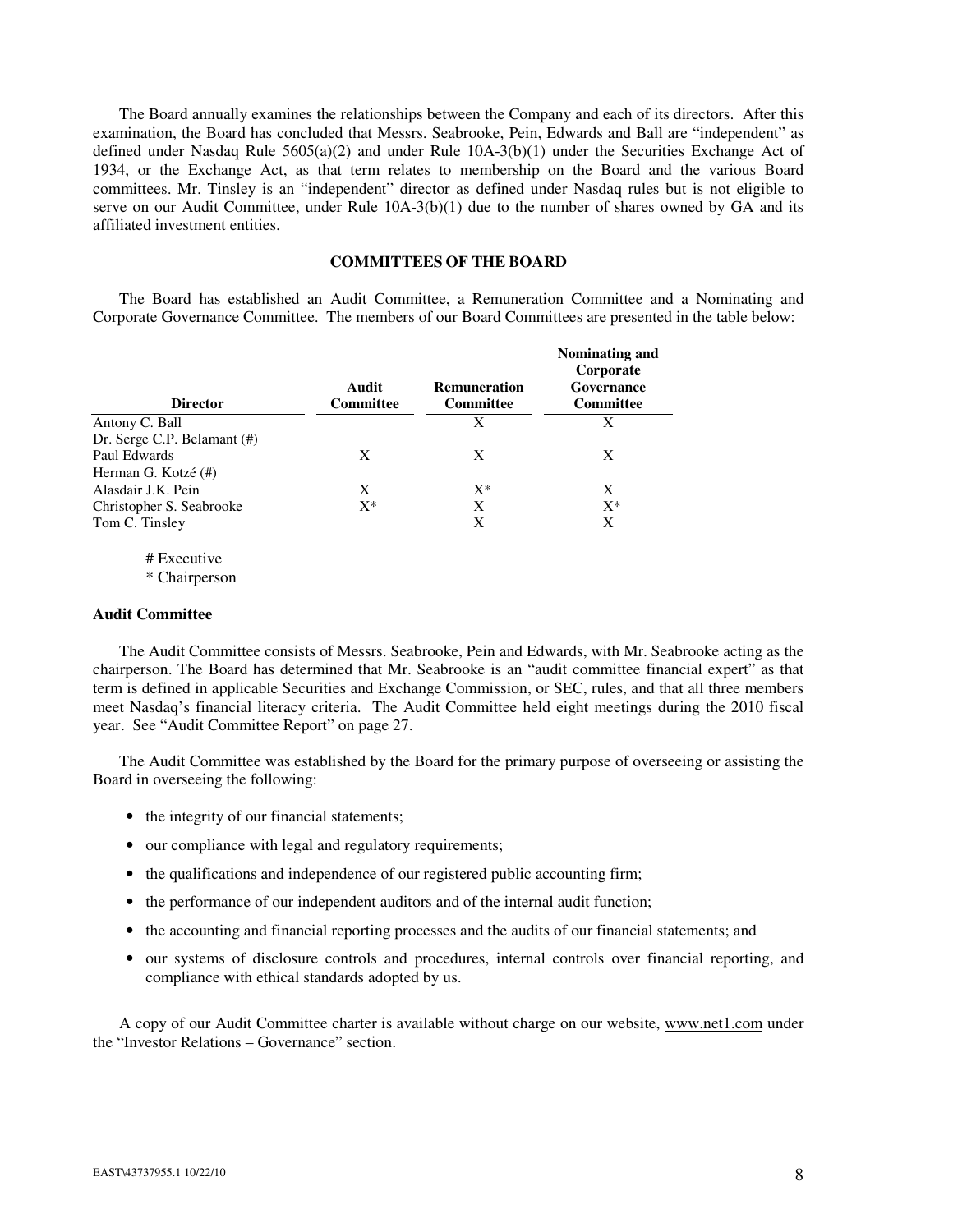### **Remuneration Committee**

The Remuneration Committee comprises Messrs. Pein, Seabrooke, Edwards, Tinsley and Ball, with Mr. Pein acting as the chairperson. The Remuneration Committee held four meetings during the 2010 fiscal year. The Remuneration Committee has the following principal responsibilities, authority and duties:

- review and approve performance goals and objectives relevant to the compensation of all our executive officers, evaluate the performance of each executive officer in light of those goals and objectives, and set each executive officer's compensation, including incentive-based and equity-based compensation, based on such evaluation;
- make recommendations to the Board with respect to incentive and equity-based compensation plans;
- review and make recommendations to the Board regarding compensation-related matters outside the ordinary course, including but not limited to employment contracts, changein-control provisions and severance arrangements;
- administer our stock option, stock incentive, and other stock compensation plans, including the function of making and approving all grants of options and other awards to all executive officers and directors, and all other eligible individuals, under such plans;
- review annually and make recommendations to the Board regarding director compensation;
- assist management in developing and, when appropriate, recommend to the Board, the design of compensation policies and plans;
- review and discuss with management the disclosures in our "Compensation Discussion" and Analysis" and any other disclosures regarding executive compensation to be included in our public filings or shareholder reports; and
- recommend to the Board whether the Compensation Discussion and Analysis should be included in our proxy statement, Form 10-K, or information statement, as applicable, and prepare the related report required by the rules of the SEC.

A copy of our Remuneration Committee charter is available without charge on our website, www.net1.com under the "Investor Relations – Governance" section.

# **Nominating and Corporate Governance Committee**

The Nominating and Corporate Governance Committee comprises Messrs. Seabrooke, Ball, Pein, Edwards and Tinsley, with Mr. Seabrooke acting as the chairperson. The Nominating and Corporate Governance Committee held four meetings during the 2010 fiscal year. The principal duties and responsibilities of the Nominating and Corporate Governance Committee are as follows:

- monitor the composition, size and independence of the Board;
- establish criteria for Board and committee membership and recommend to our Board proposed nominees for election to the Board and for membership on each committee of the Board;
- monitor our procedures for the receipt and consideration of director nominations by shareholders and other persons and for the receipt of shareholder communications directed to our Board;
- make recommendations regarding proposals submitted by our shareholders;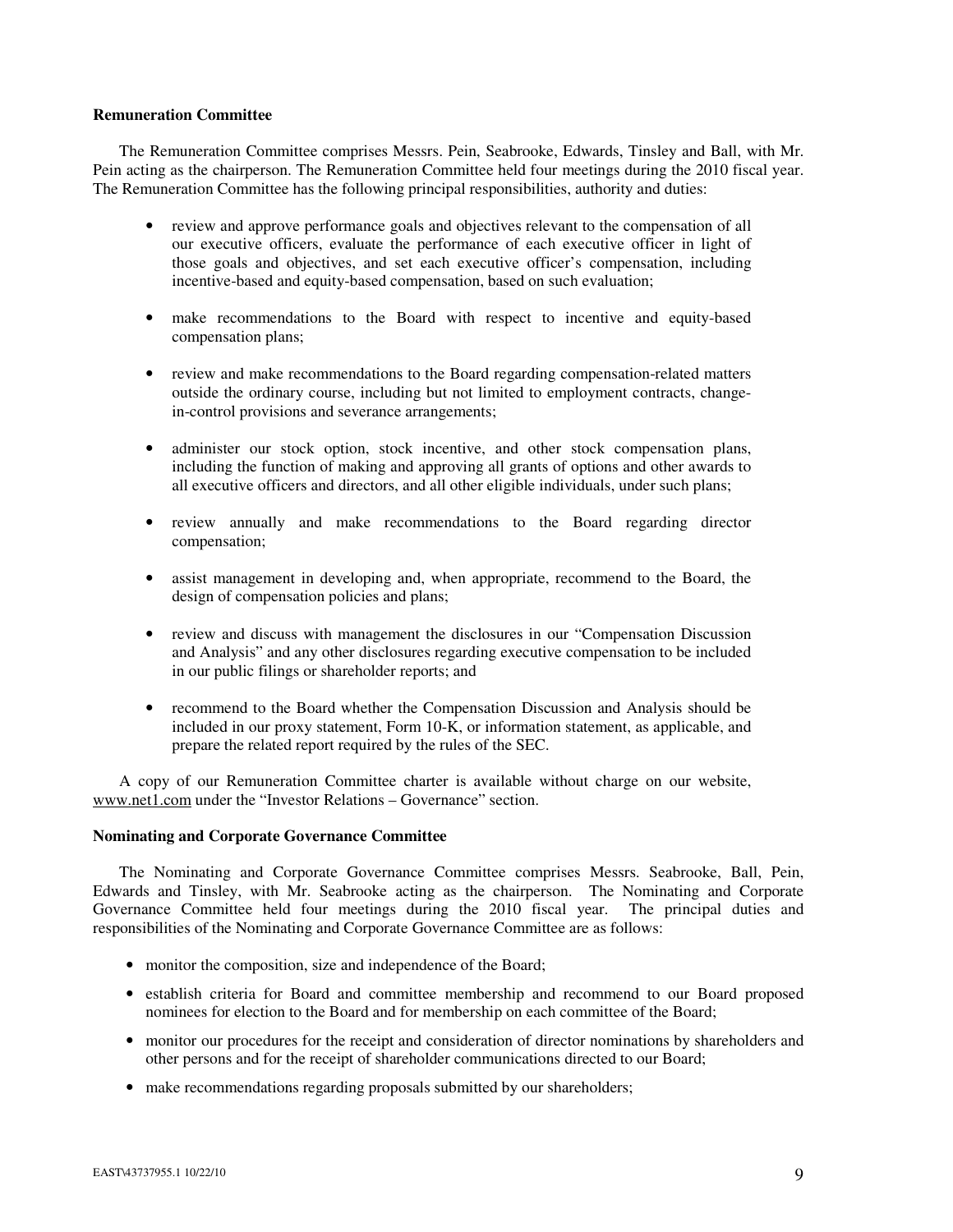- establish and monitor procedures by which the Board will conduct, at least annually, evaluations of its performance;
- review our Corporate Governance Guidelines annually and recommend changes, as appropriate, for review and approval by the Board; and
- make recommendations to the Board regarding management succession planning and corporate governance best practices.

A copy of our Nominating and Corporate Governance Committee charter is available without charge on our website, www.net1.com under the "Investor Relations – Governance" section.

# **BOARD LEADERSHIP STRUCTURE AND BOARD OVERSIGHT OF RISK**

### **Board Leadership**

Our Board of Directors is led by our Chairman, Dr. Serge Belamant, who is also our Chief Executive Officer. The Board believes that Dr. Belamant's service as both Chairman of the Board and Chief Executive Officer is in our best interests and the best interests of our shareholders.

A combined Chairman and Chief Executive Officer leadership structure is commonly utilized by public companies in the United States, and our Board believes that this leadership structure has been effective for us and minimizes the potential for duplication of efforts and conflict of roles. Dr. Belamant possesses detailed and in-depth knowledge of the issues, opportunities and challenges facing us, and is thus better positioned than a non-employee chairman to focus the Board's time and attention on the matters that are most critical to us. Additionally, having one person serve as both Chairman of the Board and Chief Executive Officer enables decisive leadership, ensures clear accountability and enhances our ability to communicate our message and strategy clearly and consistently to our shareholders, employees, customers and suppliers.

While our Bylaws do not require that the roles of Chairman of the Board and Chief Executive Officer be filled by the same person, our Board believes that having Dr. Belamant fill both positions is the appropriate leadership structure for us.

We do not have a lead director. The Board believes that all of our independent directors are active and engaged Board members and that a number of them fulfill a lead director role at various times depending upon the particular issues involved. Further, Mr. Seabrooke, who is the Chairman of both the Nominating and Corporate Governance Committee and the Audit Committee and is a member of the Remuneration Committee, presides over all executive sessions of the independent directors.

# **The Board's Role in Risk Oversight**

Managing risk is an ongoing process inherent in all decisions made by management. The Board of Directors discusses risk throughout the year, particularly at Board meetings when specific actions are considered for approval. The Board of Directors has ultimate responsibility to oversee our enterprise risk management program. This oversight is conducted primarily through various committees of the Board as described below.

We have formed an Enterprise Risk Management Committee which comprises our Chief Financial Officer (who serves as chair) and the leaders of our various business units and which is responsible for identifying, assessing, prioritizing and developing action plans to mitigate the material business, operational and strategic risks affecting us. In addition, the Enterprise Risk Management Committee meetings are attended and coordinated by third-party advisors that assist us with developments in the risk management arena. The Enterprise Risk Management Committee reports to the Audit Committee on a quarterly basis.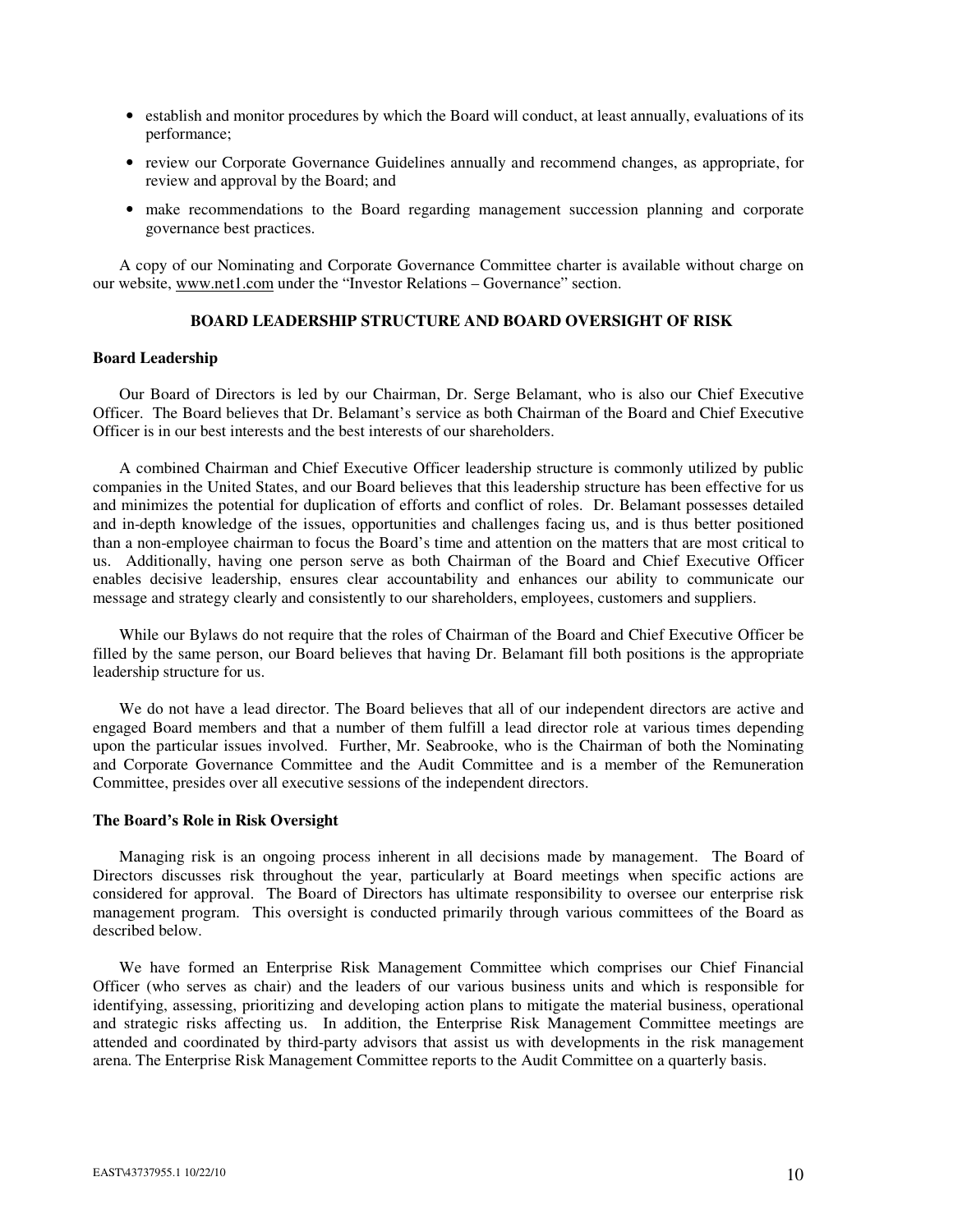The Audit Committee directly provides oversight of risks relating to the integrity of our consolidated financial statements, internal control over financial reporting and the internal audit function. The Remuneration Committee oversees the management of risks related to our executive compensation program. The Nominating and Corporate Governance Committee oversees the management of risks related to management succession planning.

### **REMUNERATION COMMITTEE INTERLOCKS AND INSIDER PARTICIPATION**

None of the members of our Remuneration Committee has at any time been one of our officers or employees. None of our executive officers serves or in the past has served as a member of the Board or remuneration committee of any entity that has one or more of its executive officers serving on our Board or our Remuneration Committee.

Pursuant to the stock purchase agreement, dated July 18, 2005, among the investment entities affiliated with GA, us and certain other parties, GA is entitled to designate one nominee to our Board. Mr. Tinsley serves as the GA designee. In addition, pursuant to the stock purchase agreement, we granted rights, under certain circumstances and subject to certain limitations, with respect to the registration of our shares held by investment entities affiliated with GA.

### **NOMINATIONS PROCESS AND DIRECTOR QUALIFICATIONS**

The Nominating and Corporate Governance Committee reviews with the Board the skills and characteristics required of Board members. Our Corporate Governance Guidelines provide that the committee will consider a candidate's independence, as well as the perceived needs of the Board and the candidate's background, skills, business experience and expected contributions. At a minimum, members of the Board must possess the highest professional ethics, integrity and values, and be committed to representing the long-term interests of our shareholders. They must also have an inquisitive and objective perspective, practical wisdom and mature judgment. The committee may also take into account the benefits of diversity in candidates' viewpoints, background and experience, as well as the benefits of constructive working relationships among directors. Other than as set forth in our Corporate Governance Guidelines, the committee does not have a formal policy with respect to diversity.

The Nominating and Corporate Governance Committee also reviews and determines whether existing members of the Board should stand for re-election, taking into consideration matters relating to the number of terms served by individual directors, the ability of an individual director to devote the appropriate level of time and attention to Board duties in light of other positions he holds (including other directorships) and the changing needs of the Board. We do not have a limit on the number of terms an individual may serve as a director on our Board.

The Nominating and Corporate Governance Committee utilizes a variety of methods for identifying and evaluating nominees for director. The committee regularly assesses the appropriate composition, size and independence of the Board, and whether any vacancies are expected due to change in employment or otherwise. In the event that vacancies are anticipated, or otherwise arise, the committee considers various potential candidates for director. Candidates are evaluated at regular or special meetings of the Nominating and Corporate Governance Committee, and may be considered at any point during the year. The committee will consider shareholder recommendations for candidates for the Board that are properly submitted in accordance with Section 4.16 of our by-laws in the same manner it considers nominees from other sources. In evaluating such recommendations, the committee will use the qualifications standards described above and will seek to achieve a balance of knowledge, experience and capability on the Board.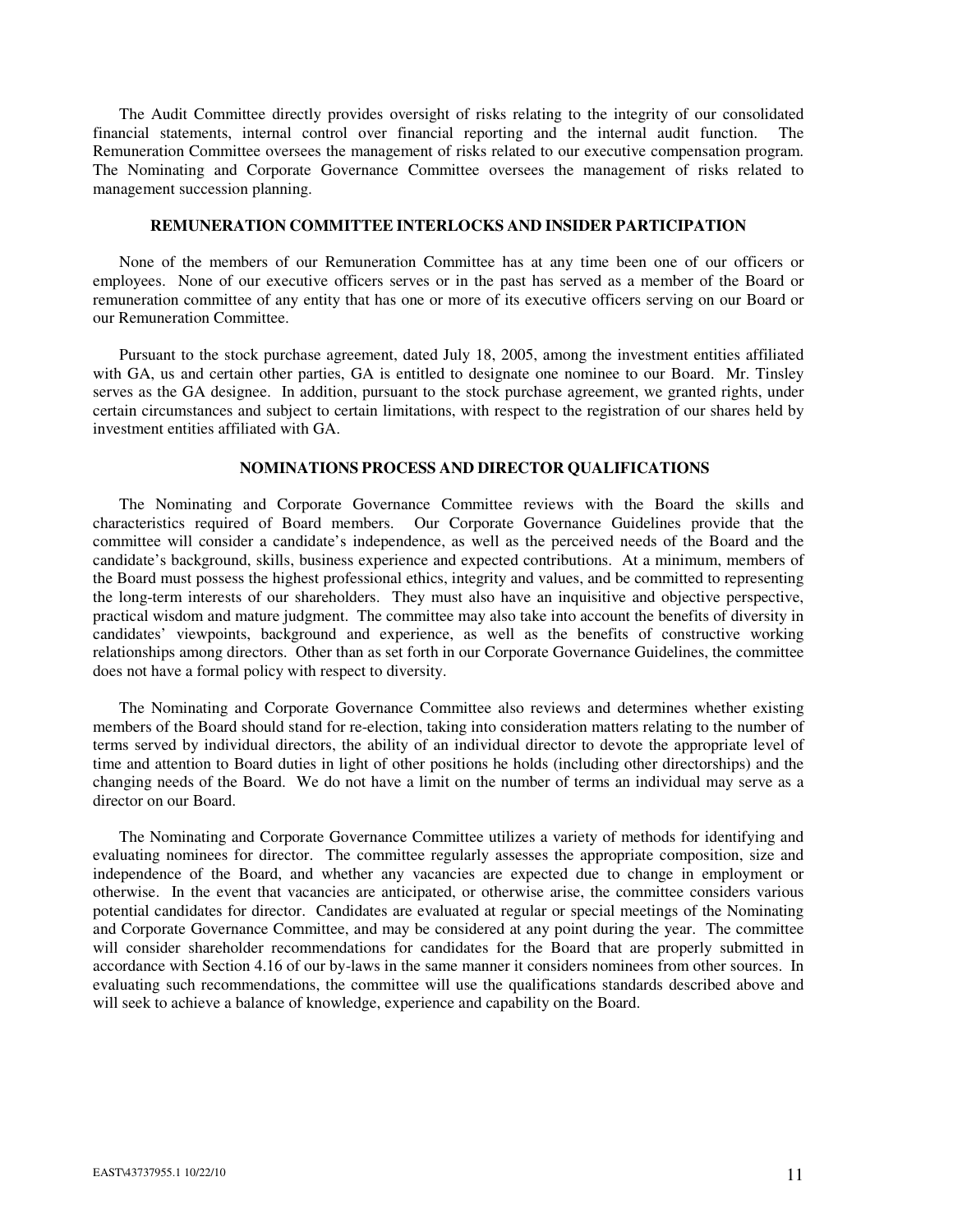### **SHAREHOLDER COMMUNICATIONS WITH THE BOARD**

Any shareholder who wishes to communicate directly with the Board may do so via mail or facsimile, addressed as follows:

Net 1 UEPS Technologies, Inc. Board of Directors P O Box 2424 Parklands, 2121, Gauteng, South Africa Fax: 27 11 880 7080

The corporate secretary shall transmit any communication to the Board, or individual director(s), as applicable, as soon as practicable upon receipt. Absent safety or security concerns, the corporate secretary shall relay all communications, without any other screening for content.

### **CORPORATE GOVERNANCE GUIDELINES**

The Board has adopted a set of corporate governance guidelines. We will continue to monitor our corporate governance guidelines and adopt changes as necessary to comply with rules adopted by the SEC and Nasdaq, and to conform to best industry practice. This will include comparing our existing policies and practices to policies and practices suggested by various groups or authorities active in corporate governance and the practices of other public companies. A copy of our corporate governance guidelines is available on our website at www.net1.com under the "Investor Relations – Governance" section.

# **CODE OF ETHICS**

The Board has adopted a written code of ethics, as defined in the regulations of the SEC. We require all directors, officers, employees, contractors, consultants and temporary staff, including our Chief Executive Officer, Chief Financial Officer and Principal Accounting Officer or controller and other senior personnel performing similar functions, to adhere to this code in addressing the legal and ethical issues encountered in conducting their work. Our code of ethics requires avoidance of conflicts of interest, compliance with all laws and other legal requirements, conduct of business in an honest and ethical manner, integrity and actions in our best interest. Directors, officers and employees are required to report any conduct that they believe in good faith to be an actual or apparent violation of the code. The Sarbanes-Oxley Act of 2002 requires companies to have procedures to receive, retain and treat complaints received regarding accounting, internal accounting controls or auditing matters and to allow for the confidential and anonymous submission by employees of concerns regarding questionable accounting or auditing matters. We currently have such procedures in place. A copy of our code of ethics is available upon request made either by mail to our corporate secretary at Net 1 UEPS Technologies, Inc., P O Box 2424, Parklands 2121, Gauteng, South Africa or by telephone to our Investor Relations Department at  $+1$  212-626-6675. A copy of our code of ethics is also available free of charge on our website at www.net1.com under the "Investor Relations – Governance" section.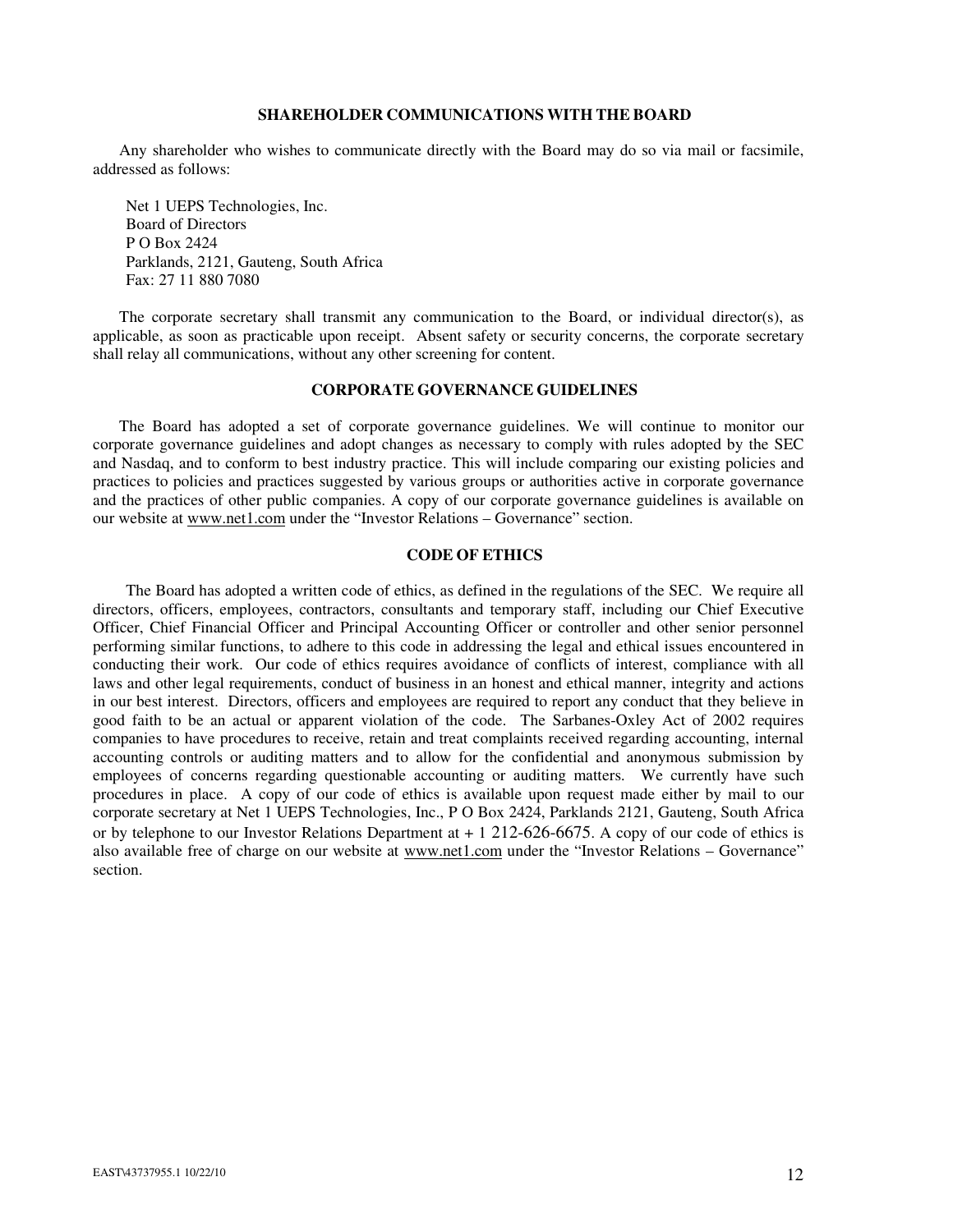### **COMPENSATION OF DIRECTORS**

Directors who are also executive officers do not receive separate compensation for their services as directors. During fiscal 2010, our non-executive directors received compensation as described below.

|                       | <b>Fees Earned or Paid</b> |                     |           |
|-----------------------|----------------------------|---------------------|-----------|
| <b>Name</b>           | in Cash                    | <b>Stock Awards</b> | Total     |
| Antony Ball           | \$50,000                   | \$25,000(1)         | \$75,000  |
| Paul Edwards          | \$65,000                   | \$35,000(2)         | \$100,000 |
| Alasdair Pein         | \$80,000                   | \$50,000(3)         | \$130,000 |
| Christopher Seabrooke | \$100,000                  | \$50,000(3)         | \$150,000 |
| Tom Tinsley           | \$50,000                   | \$25,000(1)         | \$75,000  |

(1) Represents 1,365 shares of restricted stock granted on August 27, 2009, one-third of which vested on August 27, 2010. One-half of the remaining shares vest on each of August 27, 2011 and 2012, respectively. Vesting of such shares is conditioned upon each of Messrs. Ball and Tinsley's continuous service as a member of our Board through the applicable vesting date. The value reflected is based on the closing price of our common stock on the date of grant.

(2) Represents 1,910 shares of restricted stock granted on August 27, 2009, one-third of which vested on August 27, 2010. One-half of the remaining shares vest on each of August 27, 2011 and 2012, respectively. Vesting of such shares is conditioned upon Mr. Edwards' continuous service as a member of our Board through the applicable vesting date. The value reflected is based on the closing price of our common stock on the date of grant.

(3) Represents 2,729 shares of restricted stock granted on August 27, 2009, one-third of which vested on August 27, 2010. One-half of the remaining shares vest on each of August 27, 2011 and 2012, respectively. Vesting of such shares is conditioned upon each of Messrs. Pein and Seabrooke's continuous service as a member of our Board through the applicable vesting date. The value reflected is based on the closing price of our common stock on the date of grant.

The Board made determinations of fiscal 2010 total compensation based on analysis of the annual compensation of non-executive directors of US and UK-listed transaction processor companies with a range of market equity capitalizations above, below and comparable to ours. The peer group comprised: Fiserv Inc., Heartland Payment Systems, Inc., Global Payments Inc., Wright Express Corporation, Euronet Worldwide, Inc., Total System Services, Inc., Verifone Systems, Inc. and Dimension Data Holdings Plc. This peer group is similar to the peer group used to determine our executive officers' compensation.

During fiscal 2010, Mr. Tinsley served as a director pursuant to an agreement between us and investment entities affiliated with GA. We paid Mr. Tinsley \$50,000 for his services as a director during fiscal 2010. Under this agreement, we are required to reimburse the travel and accommodation expenses incurred in connection with his attendance at our Board and committee meetings. Mr. Tinsley did not claim any reimbursements in the fiscal 2010 year.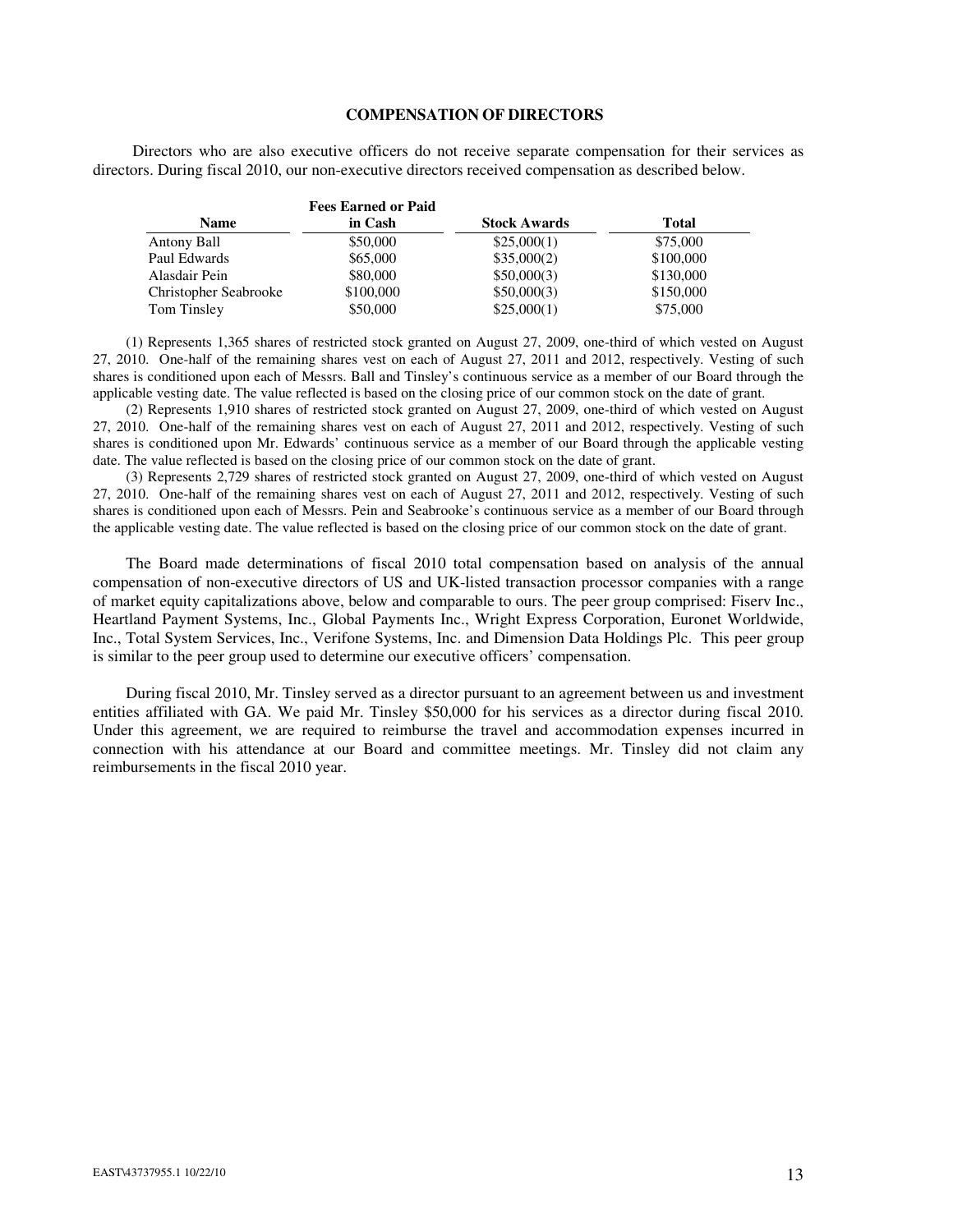# **EQUITY COMPENSATION PLAN INFORMATION**

The following table sets forth information regarding our compensation plans under which our equity securities are authorized for issuance as of June 30, 2010:

|                                                                                                          | Number of<br>securities to be<br>issued upon<br>exercise of<br>outstanding<br>options,<br>warrants and<br>rights | Weighted<br>average<br>exercise price<br>of<br>outstanding<br>options,<br>warrants and<br>rights | Number of<br>securities<br>remaining<br>available for<br>future issuance<br>under equity<br>compensation<br>plans (excluding<br>securities reflected<br>in column $(a)$ ) |
|----------------------------------------------------------------------------------------------------------|------------------------------------------------------------------------------------------------------------------|--------------------------------------------------------------------------------------------------|---------------------------------------------------------------------------------------------------------------------------------------------------------------------------|
| <b>Plan Category</b>                                                                                     | (a)                                                                                                              | (b)                                                                                              | (c)                                                                                                                                                                       |
| Equity compensation plans approved by security holders<br>Amended and Restated 2004 Stock Incentive Plan | 1,675,580                                                                                                        | \$19.54                                                                                          | 3,370,506                                                                                                                                                                 |
| Equity compensation plans not approved by security<br>holders                                            |                                                                                                                  |                                                                                                  |                                                                                                                                                                           |
| Stock options granted to employees of Prism Holdings<br>Limited ("Prism") $(1)$                          | 132,040                                                                                                          | \$22.51                                                                                          |                                                                                                                                                                           |
| Total                                                                                                    | 1.807.620                                                                                                        |                                                                                                  | 3.370.506                                                                                                                                                                 |
|                                                                                                          |                                                                                                                  |                                                                                                  |                                                                                                                                                                           |

(1) In connection with the acquisition of Prism in July 2006, we granted Prism employees options to purchase shares of common stock at an exercise price of \$22.51 per share, which was the average of the high and low sale prices of the common stock on the date of grant. These options become exercisable in five equal annual installments and expire on August 24, 2016.

# **EXECUTIVE COMPENSATION**

# **ANALYSIS OF RISK IN OUR COMPENSATION STRUCTURE**

As part of its responsibilities to annually review all incentive compensation and equity-based plans, and evaluate whether the compensation arrangements of our employees incentivize unnecessary and excessive risk-taking, the Remuneration Committee evaluated the risk profile of our compensation policies and practices for fiscal 2010 and concluded that they do not motivate imprudent risk taking. In its evaluation, the Remuneration Committee reviewed our employee compensation structures, and noted numerous design elements that manage and mitigate risk without diminishing the incentive nature of the compensation, including:

(i) a balanced mix between cash and equity, and annual and longer-term incentives;

- (ii) caps on incentive awards at reasonable levels;
- (iii) linear payouts between target levels with respect to annual cash incentive awards;
- (iv) discretion on individual awards; and
- (v) long-term incentives.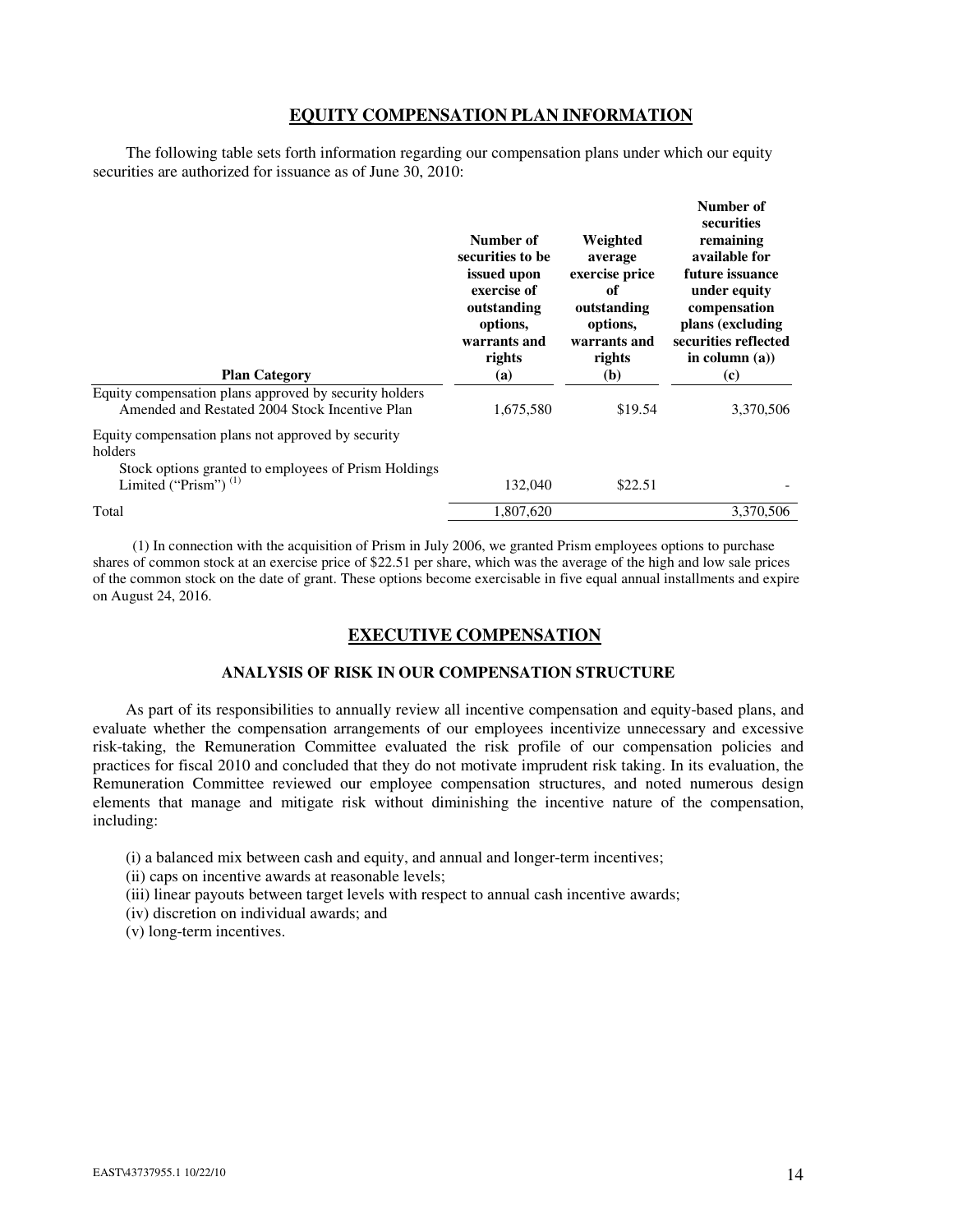The Remuneration Committee also reviewed our compensation programs for certain design features that may have the potential to encourage excessive risk-taking, including: over-weighting towards annual incentives, highly leveraged payout curves, unreasonable thresholds, and steep payout cliffs at certain performance levels that may encourage short-term business decisions to meet payout thresholds. The Remuneration Committee concluded that our compensation programs do not include such elements. In addition, the Remuneration Committee analyzed our overall enterprise risks and how compensation programs may impact individual behavior in a manner that could exacerbate these enterprise risks. For this purpose, the Remuneration Committee considered our growth and return performance, volatility and leverage. In light of these analyses, the Remuneration Committee concluded that it has a balanced pay and performance program that does not encourage excessive risk-taking that is reasonably likely to have a material adverse effect on us. We believe our compensation programs encourage and reward prudent business judgment and appropriate risk-taking over the long term.

# **COMPENSATION DISCUSSION AND ANALYSIS**

### **Overview**

The goal of our executive compensation program is the same as our goal for operating the company—to create long-term value for our shareholders. To achieve this goal, we seek to reward our named executive officers for sustained financial and operating performance and leadership excellence, to align their interests with those of our shareholders and to encourage them to remain with us for long and rewarding careers. This section of the proxy statement explains how our compensation program is designed and operates in practice with respect to the three individuals who comprised our named executive officers at the end of our 2010 fiscal year—our Chief Executive Officer, our Chief Financial Officer and our Senior Vice President-Information Technology. Our named executive officers have the broadest job responsibilities and are the only individuals who have policy-making authority.

Each element of our executive compensation program is designed to fulfill one or more of our performance, alignment and retention objectives. These elements consist of salary, bonus and both equity and non-equity incentive compensation. In determining the type and amount of compensation for each executive officer, we focus on both current pay and the opportunity for future compensation and seek to combine compensation elements so as to optimize his or her contribution to us. We consider the mix of our compensation components from year to year based on our overall performance, an executive's individual contributions, and compensation practices of other US- and UK-based public companies including companies in our "peer group" described below. We do not have an exact formula for allocating between cash and noncash compensation. We do, nonetheless, provide for a balanced mix of compensation components that are designed to encourage and reward behavior that promotes shareholder value in both the short and long term.

#### **Compensation Objectives**

*Performance*. Each of our named executive officers has had a long and distinguished career with us. In particular, our Chief Executive Officer founded the Company and developed the technology on which our products are based. We reward excellent performance by our named executive officers and motivate them to continue to produce superior, long-term results through a combination of cash bonuses, incentive payments that depend on achievement of pre-defined levels of financial and operating goals and equity awards in the form of stock options or restricted stock that derive their value from increases in our share price and/or satisfaction of other financial performance goals. Base salary, bonus and non-equity incentive compensation are designed to reward annual achievements and be commensurate with each executive officer's scope of responsibility, demonstrated ingenuity, dedication and leadership and management effectiveness. Equity incentive compensation focuses on achievement of longer term results.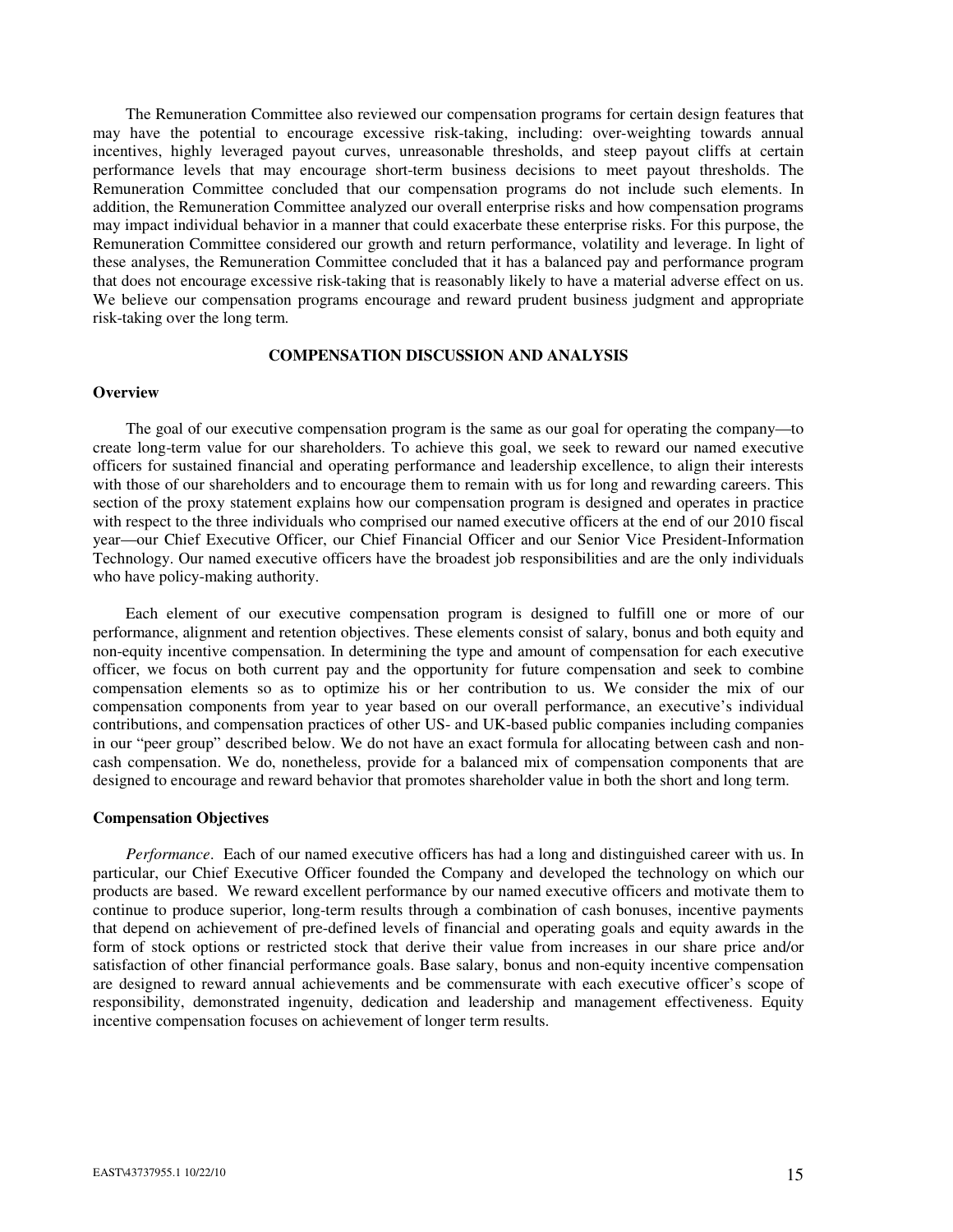*Alignment*. We seek to align the interests of our named executive officers with our shareholders by evaluating them on the basis of financial and non-financial measurements that we believe ultimately drive long-term shareholder value. During the past several years, the primary financial measure we have used is "fundamental earnings per share" which is earnings per share determined in accordance with generally accepted accounting principles, adjusted to exclude the effects of certain items such as amortization of intangible assets; stock-based compensation charges; and one-time, large, unusual items as determined in the discretion of the Remuneration Committee, while non-financial measures include international expansion of our business, deepening of management, performance of existing businesses, the success and integration of acquisitions and the achievement of strategic and operational goals. The elements of our compensation package that we believe align these interests most closely are a combination of annual quantitative and qualitative cash compensation awards, stock option awards which increase in value as our stock price increases and restricted stock awards which vest over time and upon the satisfaction of our performance goals.

*Retention*. Our executive officers and the Remuneration Committee recognize that the talent pool in South Africa is more limited than in other more developed countries. Even more significantly, the long tenure of our named executive officers has made them especially knowledgeable about our business and industry and thus particularly valuable to the Company. We wish to avoid losing these long-tenured officers and their invaluable knowledge, particularly given how important they are to the future performance of the Company. Therefore, retention is a key objective of our executive compensation program. We attempt to retain our key employees, including our named executive officers, by seeking to provide a competitive pay package and using continued service as a condition to receipt of full compensation. The extended vesting terms of stock options and restricted stock awards have the effect of tying this element of compensation to continued service with us.

### **Implementing our Objectives**

*Process for Determining Compensation.* A substantial amount of the Remuneration Committee's responsibilities and efforts relate to the determination of compensation for our named executive officers. The Remuneration Committee obtains compensation data compiled from executive compensation surveys which include data gathered from annual reports and proxy statements of companies that it selects as a "peer group" for executive compensation analysis purposes. The Remuneration Committee's goal is that the total cash compensation for our named executive officers be at the 75th percentile and the overall equity compensation for named executive officers should be within the range of the 50th to 75th percentiles when our financial performance equals the average of our peer group companies on a size and value-weighted basis. Because of the high proportion of cash compensation that is at risk, the Remuneration Committee reserves the right to adjust total cash compensation to be higher or lower, when our financial performance exceeds that of our peer group companies or is lower than that of our peer group companies, as the case may be. Our peer group consists of payment processing companies generally considered comparable to us as well as other companies within the information technology sector and those engaged in emerging markets. The Remuneration Committee's intent generally is to choose peer group members that have one or more attributes significantly similar to us, such as that of being a payment systems provider.Our peer group, which includes both US and UK listed companies, consists of the following companies: Fiserv Inc., Global Payments Inc., Wright Express Corporation, Euronet Worldwide, Inc., Heartland Payment Systems, Inc., Total System Services, Inc., Verifone Systems, Inc. and Dimension Data Holdings Plc.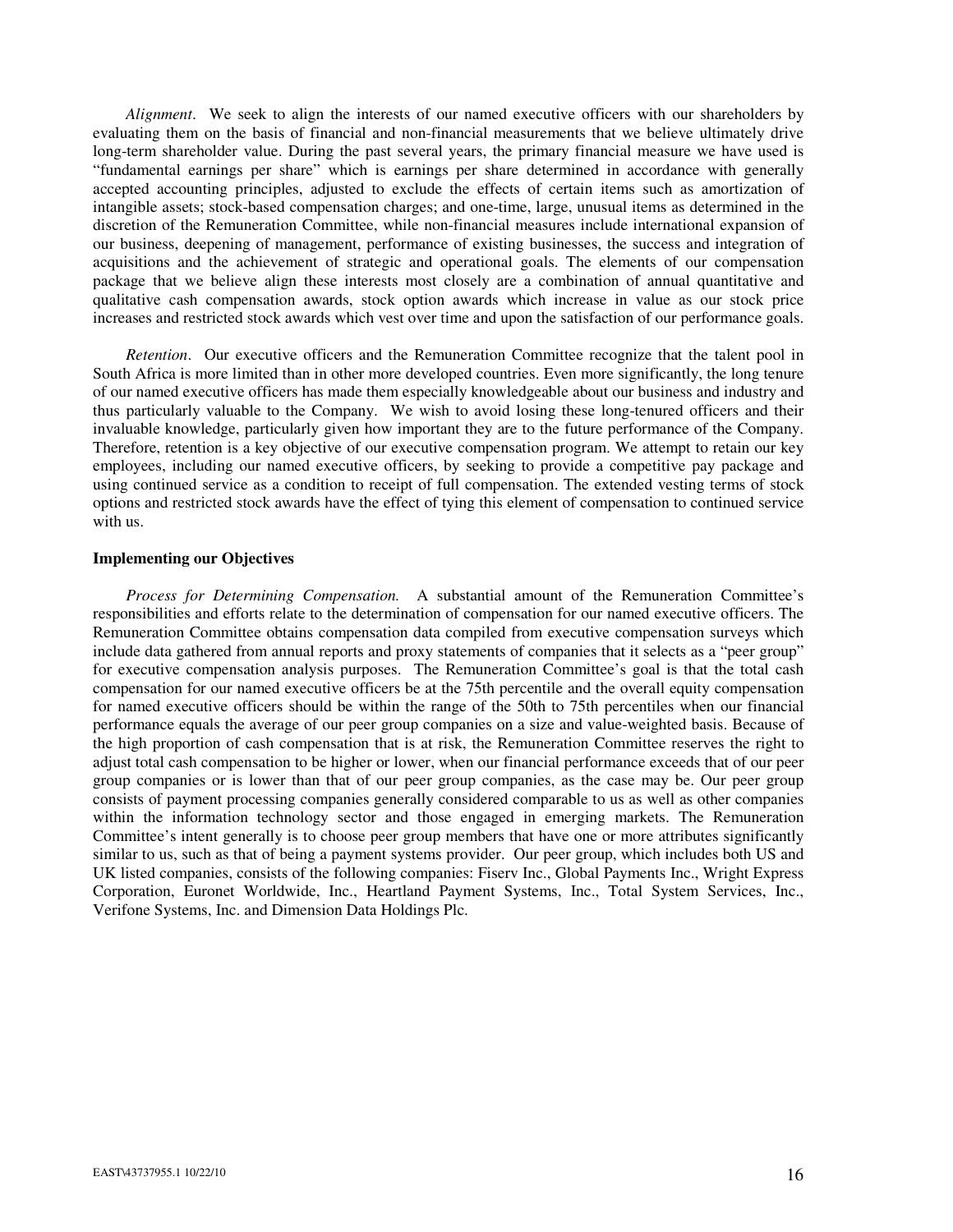The Remuneration Committee's process for determining compensation includes an analysis, for each executive officer, of all elements of compensation. The Remuneration Committee compares these compensation components separately and in total to compensation at the peer group companies. The Remuneration Committee sets the compensation of our Chief Financial Officer based on the total compensation package of our Chief Executive Officer. Since the role played by our Chief Financial Officer is significantly broader than that of a typical Chief Financial Officer, the Remuneration Committee's goal is to set this package at approximately 45%-65% of our Chief Executive Officer's total compensation package. Our other executive officer's compensation is then set at approximately 40% - 50% of the compensation of our Chief Financial Officer. Because the Remuneration Committee considers international comparables in its compensation analysis for both our Chief Executive Officer and Chief Financial Officer, their total compensation packages are denominated in US dollars. Because our other executive officer's compensation packages is derived from the amount of compensation we pay to our Chief Financial Officer, his compensation package is also denominated in US dollars. Our executive officers may elect to be paid in a currency other than US dollars, in which case the US dollar amount is converted into ZAR at the exchange rate in effect at the time of payment. In the first quarter of each year, the Remuneration Committee establishes base salaries and sets the short-term cash incentive plan remuneration targets and payment criteria. Following the end of each fiscal year, the Remuneration Committee determines the annual incentive cash payments and bonuses, if any, to be made to each executive officer based on their and our performance during the fiscal year.

Before the Remuneration Committee makes decisions on compensation for the year, it discusses with our Chief Executive Officer each executive officer's performance during the year, his or her accomplishments and specific areas of progress. Our Chief Executive Officer bases his evaluation on his knowledge of each executive officer's performance (with due regard to the operational environment) and targets that have been set for a particular performance period. The executive officers are then evaluated based on their individual performance during the fiscal year. The Chief Executive Officer makes a recommendation to the Remuneration Committee on each executive officer's compensation, except for his own and the Chief Financial Officer's compensation. Executive officers do not propose or seek approval for their own compensation. Our Chief Executive Officer's and Chief Financial Officer's annual performance review is developed by the Remuneration Committee as a whole. For our Chief Executive Officer's and Chief Financial Officer's reviews, formal feedback is received from the non-employee directors.

The Remuneration Committee also consults with our Chief Executive Officer and Chief Financial Officer regarding non-executive officer employee compensation and is responsible for approving all awards under our Stock Incentive Plan.

*Equity Grant Practices.* We believe that long-term performance is achieved through a culture that encourages such performance by our executive officers through the use of stock and stock-based awards. Accordingly, awards of stock options and restricted stock are a fundamental element in our executive compensation program because they emphasize long-term performance, as measured by creation of shareholder value, and foster a commonality of interest between shareholders and employees. We have granted equity awards through our Stock Incentive Plan which was adopted by our Board of Directors and approved by our shareholders to permit the grant of stock options and other stock-based awards to our employees, directors and consultants. Options granted under the plan vest ratably over a period of five years after grant unless otherwise provided in a particular award agreement and have ten-year terms from the date of grant. In determining the size of an equity award to an executive officer, the Remuneration Committee considers the executive's then current cash total compensation package (which includes salary, potential bonus and cash incentive plan compensation), any previously received equity awards, the value of the grant at the time of award and the number of shares available for grants pursuant to our Stock Incentive Plan.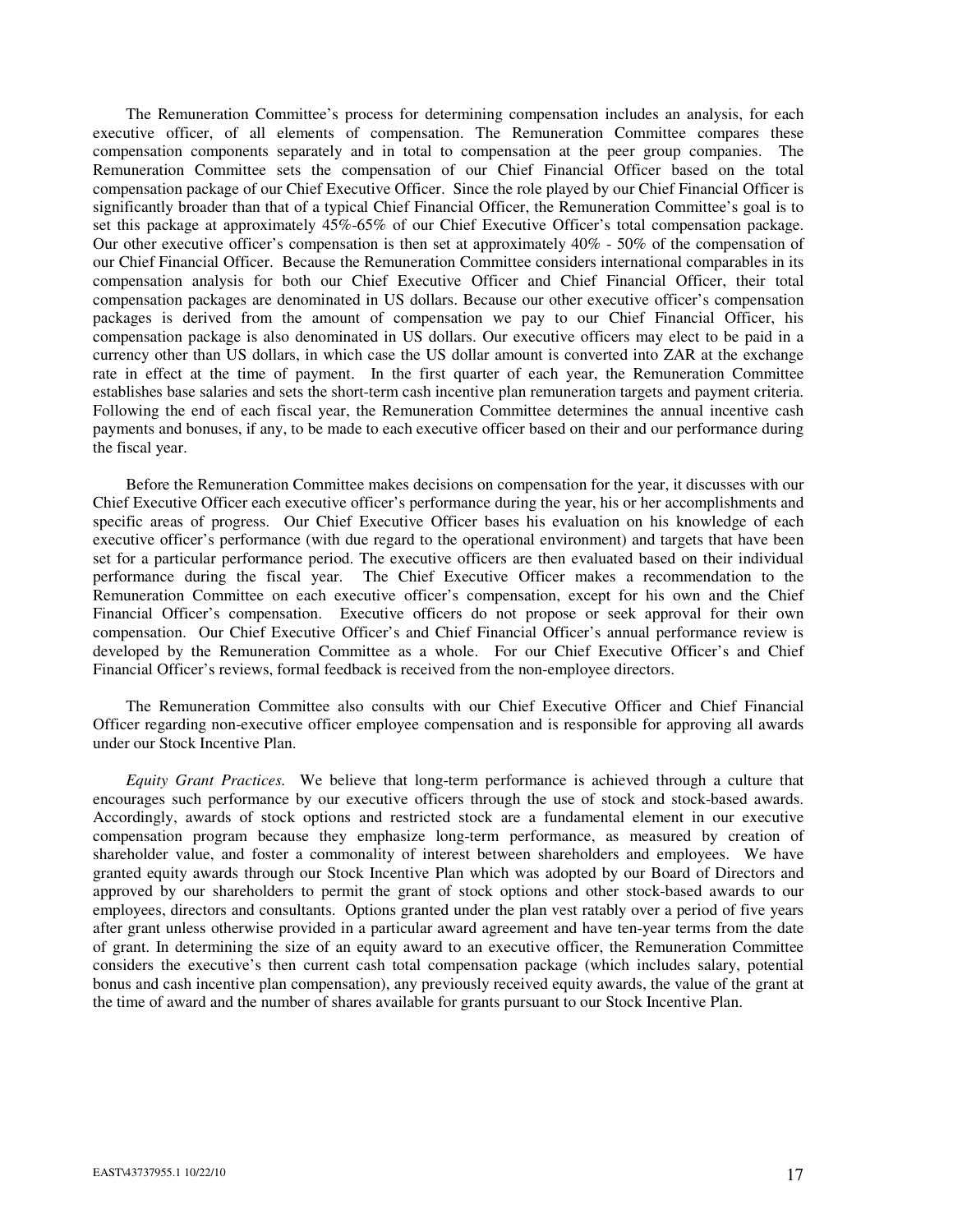We record stock-based compensation charges over the vesting term of the equity award as required under current accounting standards. When awarding equity compensation, management and the Remuneration Committee seek to weigh the cost of these grants with their potential benefits as a compensation tool. We believe that combining grants of stock options and restricted stock effectively balances our objective of focusing our employees, including our named executive officers, on delivering long-term value to our shareholders, with our objective of providing value to our employees with the equity awards. Stock options have value only to the extent that our stock price on the date of exercise exceeds the stock price on the date of grant or any particular minimum share price necessary to vest such options, and thus are an effective compensation tool only if the stock price appreciates during the vesting term. In this sense, stock options are a motivational tool.

*No Employment Agreements*. Our executive officers are all employed on an "at will" basis, without employment agreements, severance payment arrangements (except as required by local labor laws), or payment arrangements that would be triggered by a change in control. The absence of such arrangements enables us to terminate the employment of our named executive officers with discretion as to the terms of any severance arrangement that might be provided upon such termination. This is consistent with our performance-based employment and compensation philosophy. We do have restraint of trade agreements with each of our named executive officers. The terms of these agreements provide that upon the termination of the executive's employment, the executive is restricted, for a period of 24 months, from soliciting business from certain customers, working for or holding interests in our competitors or participating in a competitive activity within the territories where we do business.

*Considerations Regarding Tax Deductibility of Compensation.* Section 162(m) of the US tax code places a limit of \$1 million on the amount of compensation that we may deduct in any one year with respect to each of our named executive officers (other than our Chief Financial Officer, to whom these limits do not currently apply). Certain qualified performance-based compensation is not subject to this deduction limit. Our stock option awards under the Stock Incentive Plan have been structured with the intention that the compensation the executives will realize when the stock options are exercised will be qualified performancebased compensation not subject to the limitations imposed by Section 162(m). However, to maintain flexibility in compensating our named executive officers in a manner designed to promote our various corporate goals, it is not a policy of the Remuneration Committee that all executive compensation must be tax-deductible. For example, the bonuses and non-equity incentive compensation payments made to our named executive officers are not qualified performance-based compensation and may be subject to the tax deduction limitations imposed by Section 162(m). Similarly, the restricted stock granted to our named executive officers, the vesting of which is conditioned upon satisfaction of our performance goals, may be subject to the tax deductibility limitations imposed by Section 162(m) because the Remuneration Committee retained flexibility to adjust the performance goals to reflect extraordinary events. The Remuneration Committee believes that the importance of retaining this flexibility outweighs the benefits of tax deductibility.

*Compensation Consultants.* Neither we nor the Remuneration Committee have any contractual arrangement with any compensation consultant or used the services of any compensation consultant who has a role in determining or recommending the amount or form of executive officer compensation.

#### **Elements of 2010 Compensation**

There were three elements that comprised our compensation program in fiscal 2010: (i) base salary; (ii) cash incentive awards for Dr. Serge Belamant, our Chief Executive Officer and Mr. Herman Kotze, our Chief Financial Officer; and (iii) a bonus for Dr. Belamant, Mr. Kotze and Mr. Nitin Soma, our Senior Vice-President, Information Technology. In addition, we cover all costs for security guards for Dr. Belamant. We did not provide any other type of compensation, retirement, healthcare, or welfare benefits to any of our named executive officers.

*Base Salary.* Salaries for fiscal 2010 were determined in the first quarter of the 2010 fiscal year after a review of our peer group companies described above.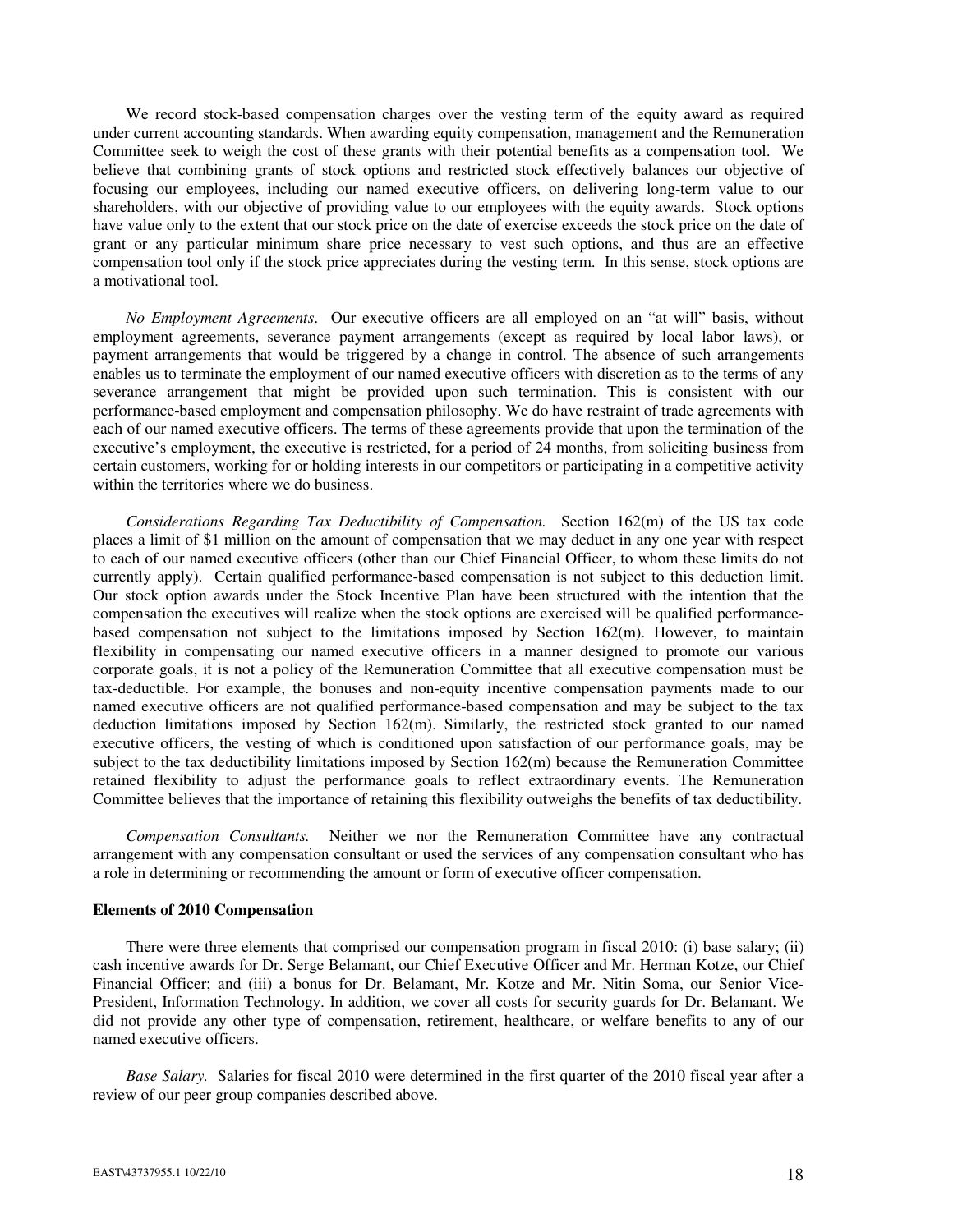*Cash Incentive Awards*. During the second quarter of fiscal 2010, the Remuneration Committee established a cash incentive plan for Dr. Belamant and Mr. Kotze pursuant to which each of them became eligible to receive a cash incentive payment upon the achievement of certain performance targets with respect to the 2010 fiscal year. The cash incentive plan provided for a target cash incentive award of 100% of the executive's base salary for fiscal 2010, 80% of which was to be based on achievement of the quantitative factors described below and 20% of which was to be based on the level of achievement of the qualitative factors described below.

The cash incentive plan provided that 100% of 80% of the target cash incentive award would be payable if we achieved a 25% increase in "fundamental earnings per share" in ZAR in fiscal 2010 as compared with fiscal 2009, with a threshold based on the achievement of a 15% increase, with each percentage point increase between 15% and 30% resulting in a payment of 10% of the quantitative portion of the award. While the plan targeted a 100% award to be payable at the 25% threshold, in the event fundamental earnings per share achieved was 30% or greater than fiscal 2009, the quantitative award would be a maximum of 150% of 80% of the respective annual salary. Fundamental earnings per share was to be determined in ZAR and measured as our earnings per share determined in accordance with US generally accepted accounting principles to exclude the effects related to: (i) the amortization of intangible assets; (ii) stock-based compensation charges; and (iii) one-time, large, unusual items as determined in the discretion of the Remuneration Committee. Further, the calculation of fundamental earnings per share would assume no change in our effective tax rate from fiscal 2009. The cash incentive plan provided that 20% of the target cash incentive award was to be based, among other things, on the following qualitative factors: (i) evaluation and implementation of our strategic plan, (ii) assessment of our progress in relation to domestic and international business development, and (iii) progress on implementing a new management structure and succession plans.

After the completion of the 2010 fiscal year, the Remuneration Committee met to discuss fiscal 2010 performance and whether and to what extent the cash incentive awards should be paid. Based on the 2010 fiscal year's 17.4% increase in ZAR-based fundamental earnings per share, the Remuneration Committee determined to award 20% of the 80% target quantitative cash incentive award to each of Dr. Belamant and Mr. Kotze.

With respect to the qualitative portion of the cash incentive award, the Remuneration Committee determined that although good progress had been made in each of the areas to be considered, the level of progress did not warrant the full 20% award. The Remuneration Committee recognized that 2010 had been a very difficult year for the Company, its employees, management as well as shareholders. The Remuneration Committee determined to award 50% of the 20% qualitative portion of the cash incentive award to the each of Dr. Belamant and Mr. Kotze. The determination was based on a broad range of issues ranging from our renegotiation of our contract with the South African government to provide social welfare grant administration and distribution, group focus and strategy, international performance, management depth and succession as well as divisional performance and the FIHRST and MediKredit acquisitions.

Accordingly, based on the achievement of the quantitative target and the qualitative deliberations described above, the Remuneration Committee approved total cash incentive awards of \$221,000 and \$110,500, to Dr. Belamant and Mr. Kotze, respectively for fiscal 2010.

*Bonus.* Bonuses may be awarded for accomplishments during the previous fiscal year and are designed to be commensurate with the executive's scope of responsibilities, demonstrated leadership abilities, management experience and effectiveness. Likewise, with respect to Dr. Belamant and Mr. Kotze, bonuses may be paid for performance based on factors external to the ones considered in determining the payment of the cash incentive awards described above. Bonuses are determined by the Remuneration Committee with advice from the management directors (in the case of executives other than Dr. Belamant and Mr. Kotze), based upon the Remuneration Committee's assessment of the individual's contributions during the year, compared to, but not limited to, a list of individualized goals previously approved by the executive officers and the Remuneration Committee. The goal of this element of compensation focuses on motivating and challenging the executive to achieve superior, longer term, sustained results.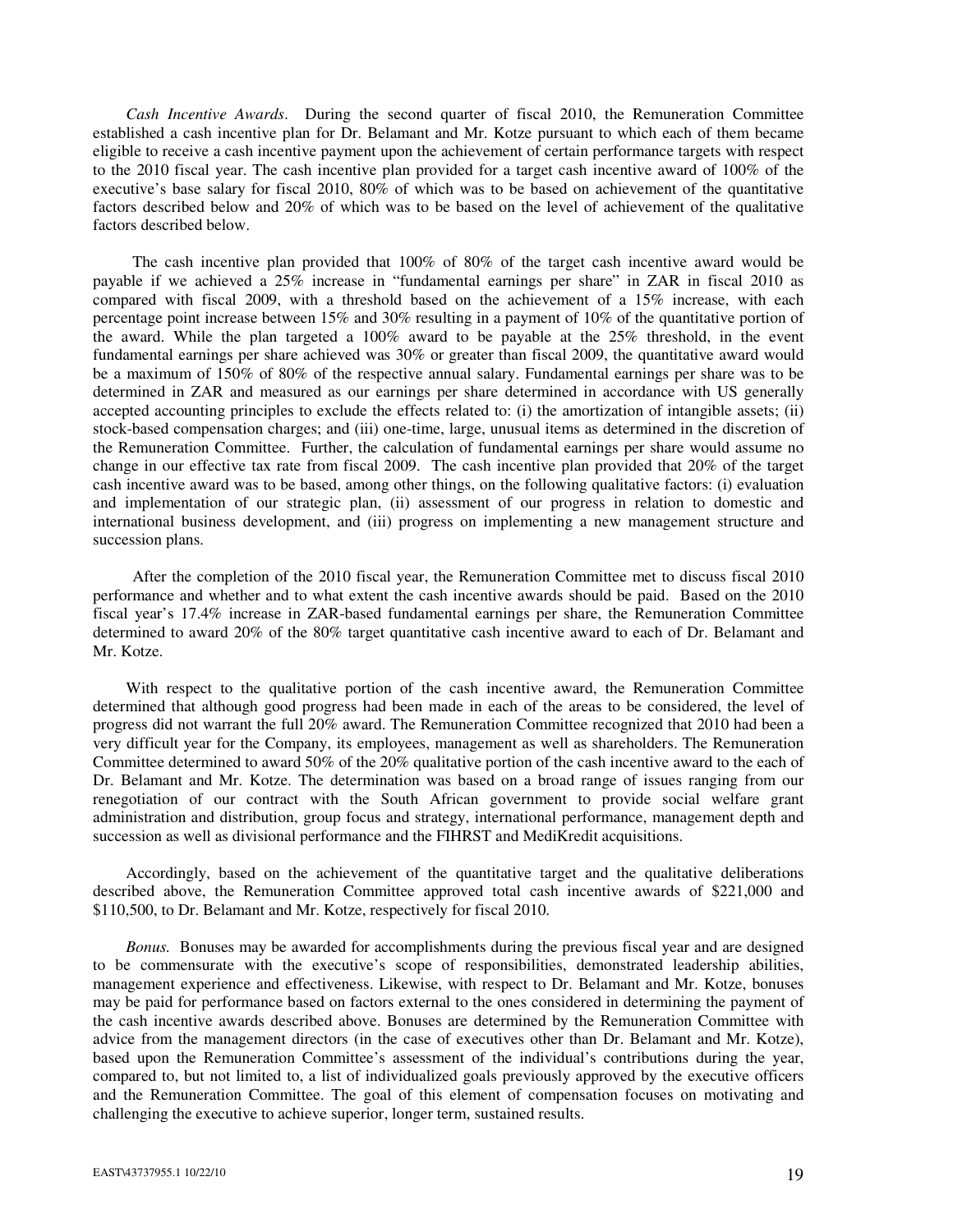The Remuneration Committee granted bonuses of \$255,000 and \$127,500, respectively, to Dr. Belamant and Mr. Kotze based on their contribution during fiscal 2010 to the renegotiation of our contract with the South African government to provide social welfare grant administration and distribution. In addition, Mr. Soma, our Vice-President – Information Technology received a bonus of \$72,000 as a result of his contributions to the successful certification of various payment processing solutions, including Mastercard debit/ credit issuance certification; oversight of various software development projects, including the porting of our UEPS technology to a JAVA platform, the M/Chip 4 Select development and certification project and the launch of our Virtual Card and our new EasyPay Kiosk offerings; and oversight of the information technology component of our Sarbanes Oxley compliance

*Equity Incentive Awards.* In May 2009 the Remuneration Committee decided to grant stock option awards that otherwise were slated to be granted in August 2009 for the fiscal 2010 annual grant cycle. The Remuneration Committee decided to accelerate the timing of the grant in order to restore the important retention incentive that our equity awards are designed to achieve but which had been lost due to the significant decline in our stock price resulting from the global economic crisis. The Remuneration Committee noted that the vast majority of our outstanding stock options had exercise prices significantly above the then current market values of our stock. The Remuneration Committee believed that this deeply underwater status of the outstanding stock options negatively impacted the incentivizing purpose of those options. Because the grant of the anticipated August 2009 awards was accelerated to May 2009, no additional grants were made during fiscal 2010.

The Remuneration Committee determined that the second tranche of the restricted stock awards granted in August 2007 to Dr. Belamant, Mr. Kotze and all other recipients vested on September 1, 2010. Under the terms of the awards, as previously amended, one-third of the original award shares vest on September 1, 2010 and 2011, if the required financial performance target has been met for the immediately preceding fiscal year. The first tranche of the awards vested on September 1, 2009.

The financial performance target was set based on a 20% increase, compounded annually, in fundamental diluted earnings per share, expressed in South African rand, above the fundamental diluted earnings per share for the fiscal year ended June 30, 2007. As a result of guidance issued by the Financial Accounting Standards Board and adopted by us in July 2009 which requires acquisition-related costs to be expensed, the fiscal 2010 financial performance target was not met. However, the Remuneration Committee determined that the shortfall was de minimis and that, but for this accounting change, the financial performance target would have been met for fiscal 2010. Thus, the Remuneration Committee determined that it was appropriate to use its discretion to adjust the financial performance target to reflect an extraordinary item (i.e., this accounting change) as contemplated by the restricted stock award agreements and that onethird of the award shares would vest on September 1, 2010.

*Security Guards for our Chief Executive Officer*. We provide on-site residential security services for Dr. Belamant consisting of two armed guards. These services are provided based on bona fide business related security concerns and are an integral part of our overall risk management program. The Board believes that provision of these security services is a necessary and appropriate business expense because Dr. Belamant's personal safety and security are of the utmost importance to us and our shareholders. These security services may be viewed as conveying a personal benefit to Dr. Belamant and as a result, must be reported in the Summary Compensation Table below.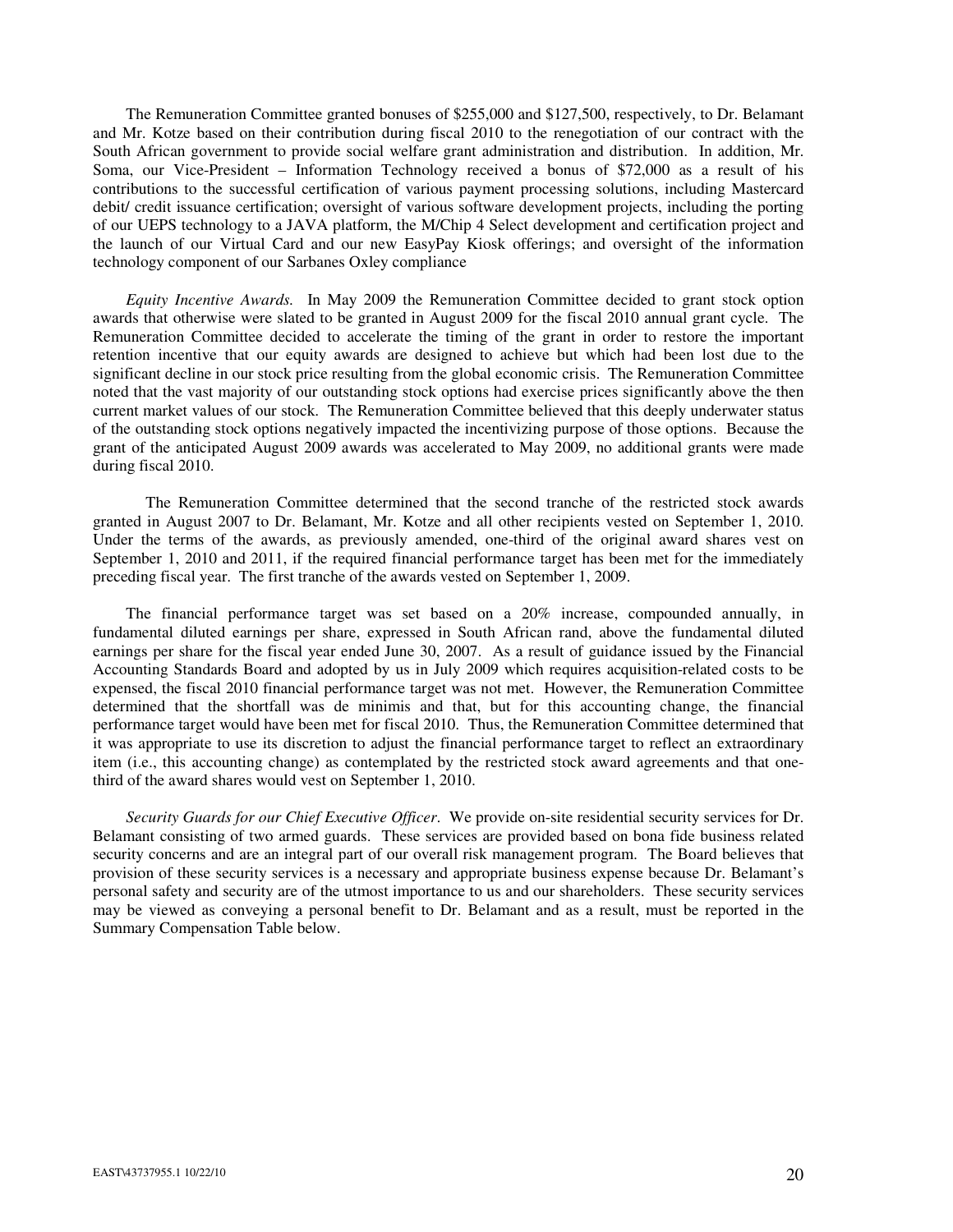## **REMUNERATION COMMITTEE REPORT**

#### **For the Year Ended June 30, 2010**

The Remuneration Committee, which comprises all the independent directors, has reviewed and discussed the "Compensation Discussion and Analysis" section of this proxy statement with our Chief Executive Officer, Dr. Serge C.P. Belamant, and our Chief Financial Officer, Herman G. Kotzé. Based on this review and discussion, the Remuneration Committee recommended to our Board of Directors that the "Compensation Discussion and Analysis" section be included in our Annual Report on Form 10-K and this proxy statement.

### **Remuneration Committee**

Alasdair J.K. Pein, Chairman Christopher Stefan Seabrooke Antony Charles Ball Paul Edwards Tom Collier Tinsley

# **Executive Compensation Tables**

The following narrative, tables and footnotes describe the "total compensation" earned during fiscal years 2010, 2009 and 2008, as applicable, by our named executive officers. The total compensation presented below in the Summary Compensation Table does not reflect the actual compensation received by our named executive officers or the target compensation of our named executive officers in fiscal 2010. The actual value realized by our named executive officers in fiscal 2010 from long-term equity incentives (options and restricted stock) is presented in the Option Exercises and Stock Vested Table on page 25 of this proxy statement. Target annual incentive awards for fiscal 2010 are presented in the Grants of Plan-Based Awards table on page 23 of this proxy statement.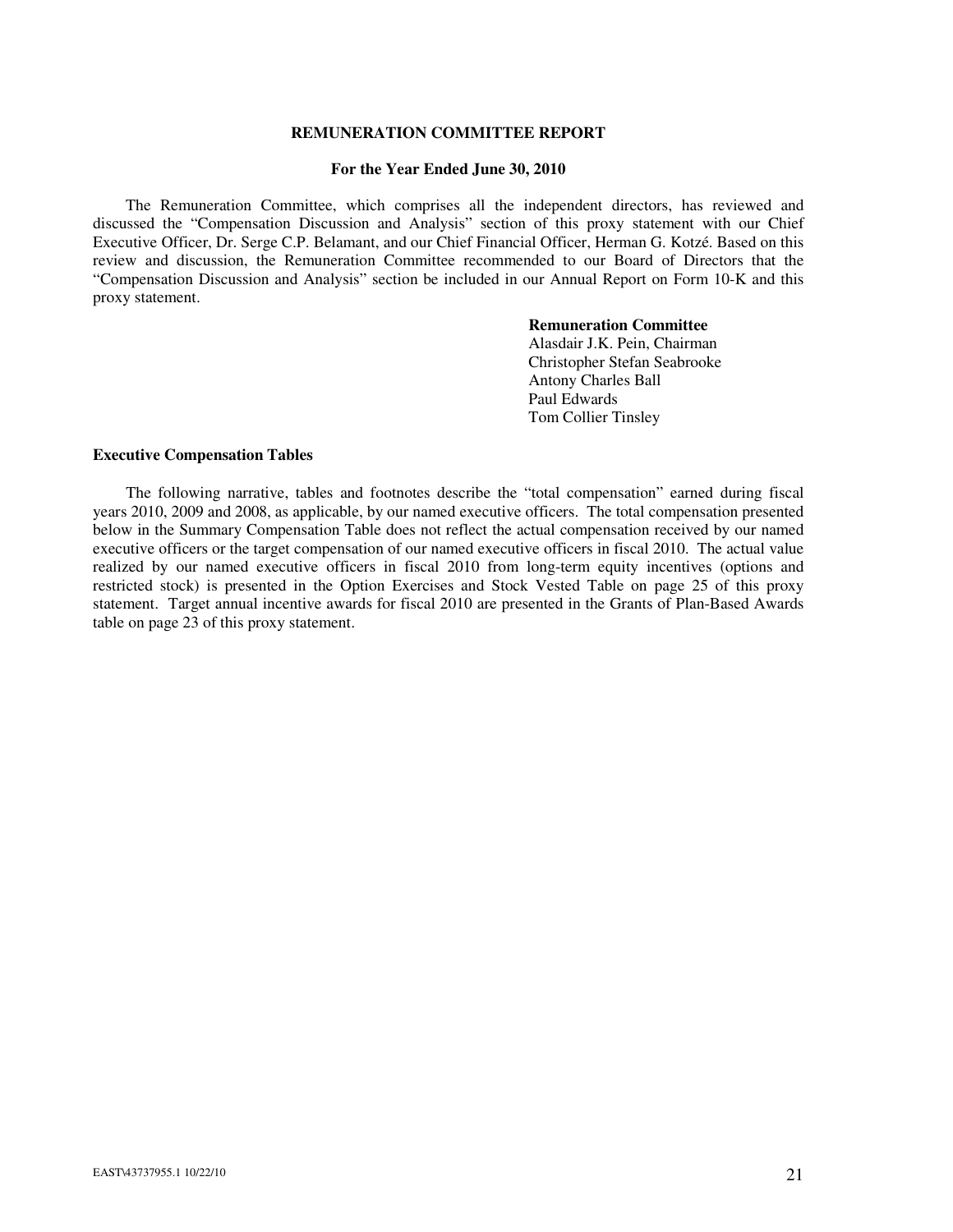# **SUMMARY COMPENSATION TABLE (1)**

The following table sets forth the compensation earned by our Chief Executive Officer, our Chief Financial Officer and our other named executive officer for services rendered during fiscal years 2010, 2009 and 2008.

| Name and<br><b>Principal Position</b>                                             | Year | <b>Salary</b><br>$(\$'000)$<br>(2) | <b>Bonus</b><br>$(\$'000)$<br>(3) | <b>Stock</b><br>Awards<br>$(\$'000)$<br>(4) | Option<br><b>Awards</b><br>$(\$'000)$<br>(5) | Non-<br><b>Equity</b><br><b>Incentive</b><br>Plan<br><b>Compens</b><br>-ation<br>$(\$'000)$<br>(3) | All<br>Other<br><b>Compens</b><br>ation<br>$(\$'000)$<br>(6) | <b>Total</b><br>$(\$'000)$ |
|-----------------------------------------------------------------------------------|------|------------------------------------|-----------------------------------|---------------------------------------------|----------------------------------------------|----------------------------------------------------------------------------------------------------|--------------------------------------------------------------|----------------------------|
| Dr.<br>Serge<br>Belamant,<br>Chief Executive Officer,<br>Chairman of the Board    | 2010 | 850                                | 255                               |                                             |                                              | 221                                                                                                | 38                                                           | 1,364                      |
| and Director                                                                      | 2009 | 850                                |                                   | $\overline{\phantom{a}}$                    | 2,258                                        | 400                                                                                                | 32                                                           | 3,540                      |
|                                                                                   | 2008 | 850                                |                                   | 910                                         |                                              | 850                                                                                                | 41                                                           | 2,651                      |
| Kotzé,<br>Chief<br>Herman<br>Financial<br>Officer,<br>Secretary and<br>Treasurer, | 2010 | 425                                | 128                               |                                             |                                              | 110                                                                                                |                                                              | 663                        |
| Director                                                                          | 2009 | 425                                | 100                               | $\overline{\phantom{a}}$                    | 1,245                                        | 200                                                                                                |                                                              | 1,970                      |
|                                                                                   | 2008 | 425                                | $\overline{\phantom{a}}$          | 910                                         |                                              | 319                                                                                                |                                                              | 1,654                      |
| Nitin<br>Soma,<br>Vice-<br>President<br>- Information Technology                  | 2010 | 288                                | 72                                |                                             |                                              |                                                                                                    |                                                              | 360                        |
|                                                                                   | 2009 | 288                                | 72                                |                                             | 723                                          |                                                                                                    |                                                              | 1,083                      |
|                                                                                   | 2008 | 288                                | 72                                | 689                                         |                                              |                                                                                                    |                                                              | 1,049                      |

(1) Includes only those columns relating to compensation awarded to, earned by, or paid to the named executive officers in any of fiscal 2010, 2009 or 2008. All other columns have been omitted.

- (2) The applicable amount for each named executive officer is denominated in USD and paid in ZAR at the exchange rate in effect at the time of payment.
- (3) Bonus and non-equity incentive plan compensation represent amounts earned for the fiscal years ended June 30, and were paid in September. The amounts for each executive officer are denominated in USD.
- (4) Represents FASB ASC Topic 718 grant date fair value of shares of restricted stock awarded to our named executive officers in August 2007, one-third of which vested on September 1 of 2009 and 2010. The remaining one-third of these shares is scheduled to vest on September 1, 2011. Vesting of the award shares is conditioned upon each recipient's continuous service through the applicable vesting date and our achieving the financial performance target set for that vesting date. See note 13 to the consolidated financial statements included in our Annual Report on Form 10-K for the year ended June 30, 2010, for the relevant assumptions used in calculating grant date fair value under FASB ASC Topic 718.
- (5) Represents FASB ASC Topic 718 grant date fair value of stock options granted under the Stock Incentive Plan to our named executive officers in August 2008 and May 2009. See note 13 to the consolidated financial statements included in our Annual Report on Form 10-K for the year ended June 30, 2010, for the relevant assumptions used in calculating grant date fair value under FASB ASC Topic 718.
- (6) Represents costs for security guards for Dr. Belamant, which are paid in ZAR.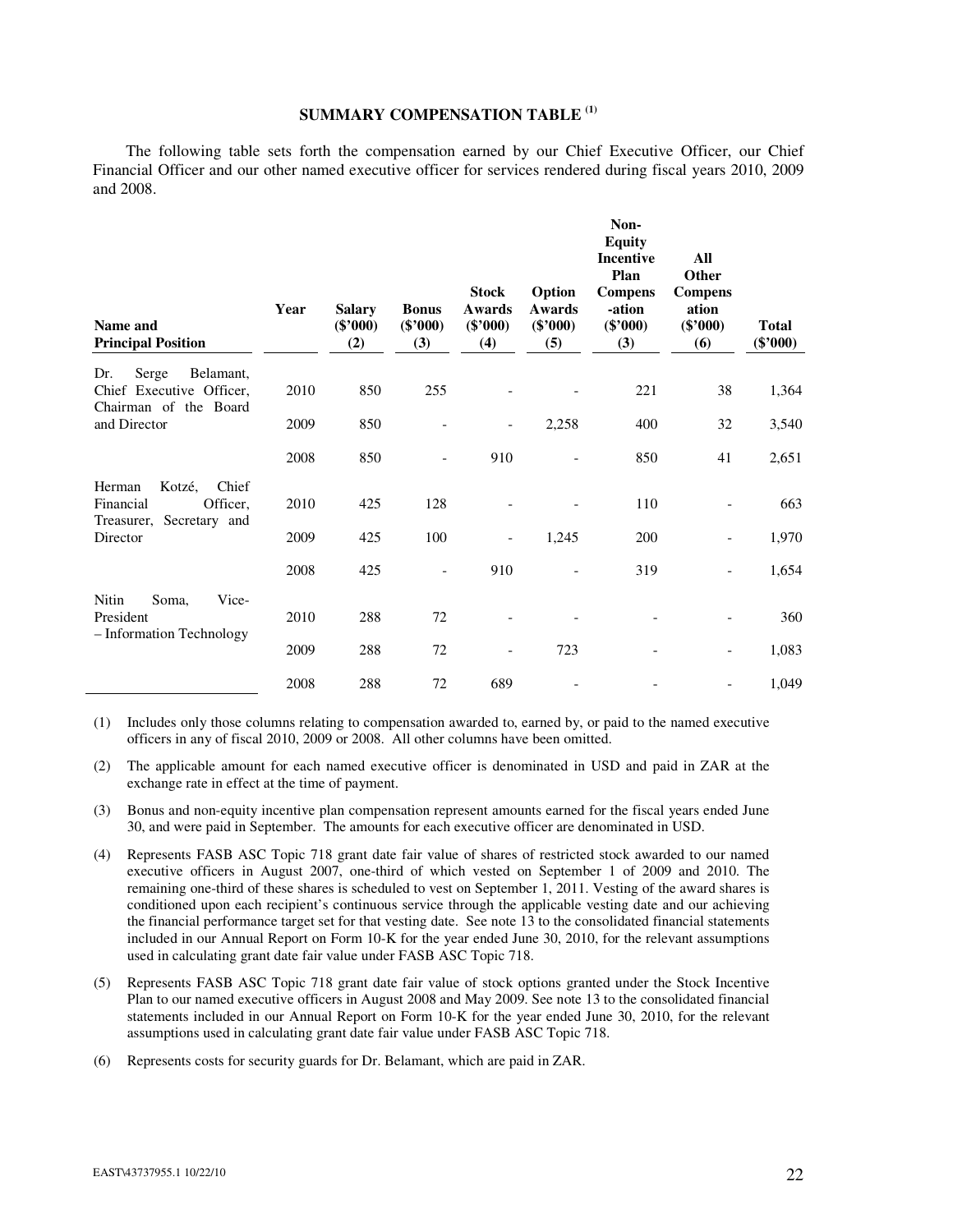# **GRANTS OF PLAN-BASED AWARDS (1)**

The following table provides information concerning non-equity incentive awards granted during fiscal 2010 to each of our named executive officers. We did not grant any equity-based awards during fiscal 2010.

| Name               | <b>Type</b><br>of<br>Award | Threshold<br>$(\$'000)$ | <b>Target</b><br>$(\$'000)$ | <b>Maximum</b><br>$(\$'000)$ |
|--------------------|----------------------------|-------------------------|-----------------------------|------------------------------|
|                    |                            |                         |                             |                              |
| Dr. Serge Belamant | AC                         | 238,000                 | 850,000                     | 1,190,000                    |

Herman Kotzé AC 119,000 425,000 595,000

**Estimated Possible Payouts Under Non-Equity Incentive Plan Awards (2)** 

AC: Annual Cash Incentive

(1) Includes only those columns relating to grants awarded to the named executive officers in fiscal 2010. All other columns have been omitted.

(2) In the second quarter of fiscal 2010, the Remuneration Committee approved a cash incentive plan providing for a payment of 100% of Dr. Belamant's \$850,000 annual base salary and 100% of Mr. Kotze's \$425,000 annual base salary, if certain quantitative and qualitative requirements were met for our fiscal 2010 year. No such cash incentive plan was established for our other named executive officer, Mr. Soma. The Remuneration Committee determined that Dr. Belamant and Mr. Kotze satisfied a portion of the quantitative requirements and the qualitative requirements to justify a portion of the cash incentive award which was paid in September 2010. See the discussion under "Compensation Discussion and Analysis – Elements of 2010 Compensation – Cash Incentive Awards" for the performance targets established by the Remuneration Committee and the reasons underlying the Remuneration Committee's determination regarding the payment of the cash incentive awards.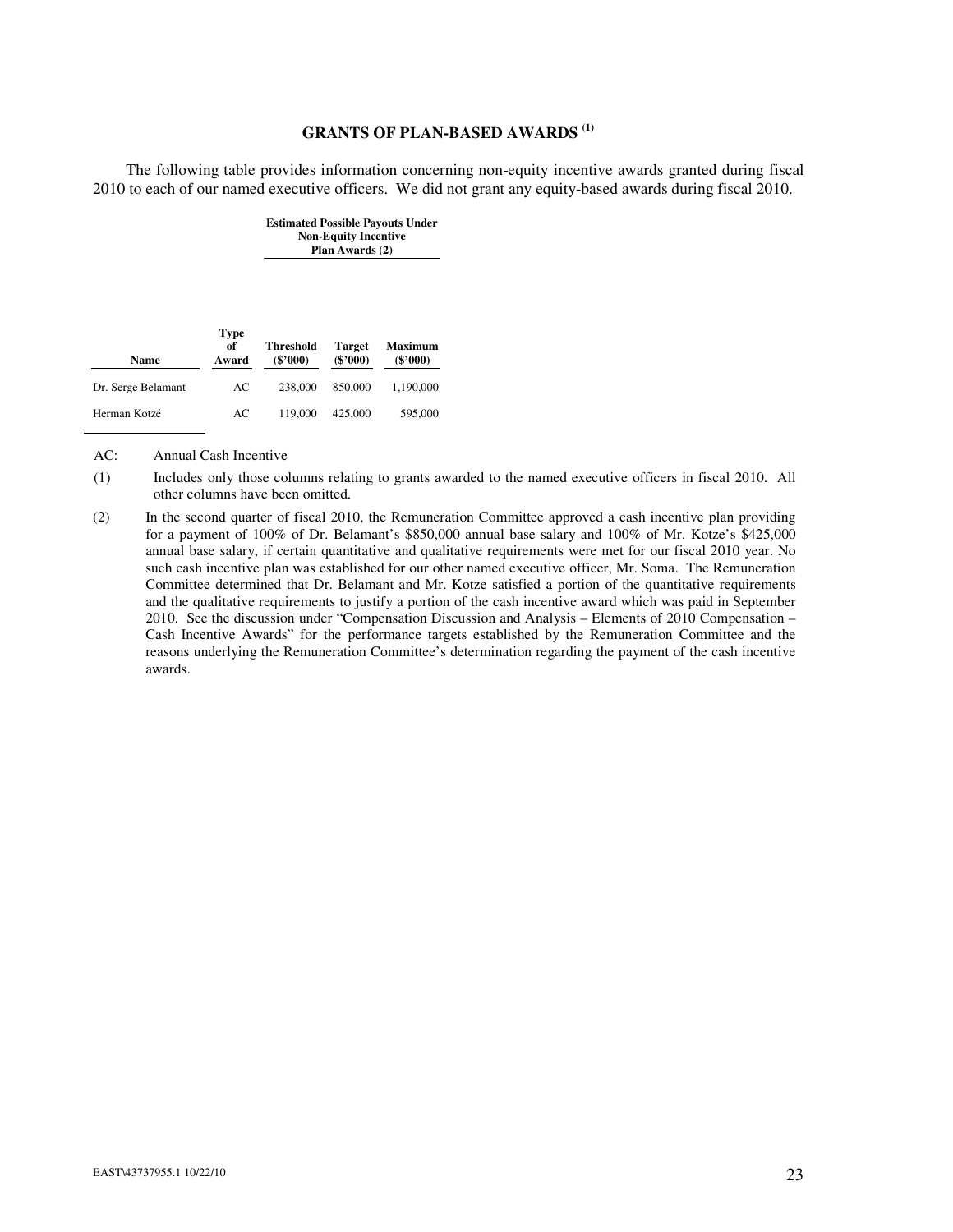# **OUTSTANDING EQUITY AWARDS AT 2010 FISCAL YEAR-END (1)**

The following table shows all outstanding equity awards held by our named executive officers at the end of fiscal 2010. The market value of unvested shares reflected in this table is calculated by multiplying the number of unvested shares by the closing price of \$13.41 of our common stock on June 30, 2010, the last trading day of the fiscal year.

|                    | <b>Option Awards</b>                                                                                            |                                                                                                                           |                                           | <b>Stock Awards</b>                 |                                                                                                                                                                                                                             |                                                                                                                                                                                                                                      |
|--------------------|-----------------------------------------------------------------------------------------------------------------|---------------------------------------------------------------------------------------------------------------------------|-------------------------------------------|-------------------------------------|-----------------------------------------------------------------------------------------------------------------------------------------------------------------------------------------------------------------------------|--------------------------------------------------------------------------------------------------------------------------------------------------------------------------------------------------------------------------------------|
| <b>Name</b>        | Number of<br><b>Securities</b><br>Underlying<br>Unexer-<br>cised<br><b>Options</b><br>(#)<br><b>Exercisable</b> | <b>Number</b><br>of<br><b>Securities</b><br>Under-<br>lying<br>Unexer-<br>cised<br><b>Options</b><br>(#)<br>Unexercisable | Option<br><b>Exercise</b><br>Price<br>\$) | Option<br><b>Expiration</b><br>Date | <b>Equity</b><br>Incentive<br>Plan<br>Awards:<br><b>Number</b><br>of<br><b>Unearned</b><br>Shares,<br><b>Units or</b><br>Other<br><b>Rights</b><br><b>That</b><br><b>Have Not</b><br><b>Vested</b><br>(number<br>of shares) | <b>Equity</b><br><b>Incentive</b><br>Plan<br>Awards:<br><b>Market</b><br>or Payout<br>Value of<br><b>Unearned</b><br>Shares.<br><b>Units or</b><br>Other<br><b>Rights</b><br>That<br><b>Have Not</b><br><b>Vested</b><br>$(\$' 000)$ |
| Dr. Serge Belamant | 64,000<br>80,000<br>26,000                                                                                      | 16,000(2)<br>120,000(3)<br>104,000(4)                                                                                     | \$22.51<br>\$24.46<br>\$13.16             | 8/24/2016<br>8/24/2018<br>5/20/2019 | 26,666(5)                                                                                                                                                                                                                   | 358(6)                                                                                                                                                                                                                               |
| Herman Kotzé       | 28,000<br>40,000<br>22,000                                                                                      | 7,000(2)<br>60,000(3)<br>88,000(4)                                                                                        | \$22.51<br>\$24.46<br>\$13.16             | 8/24/2016<br>8/24/2018<br>5/20/2019 | 26,666(5)                                                                                                                                                                                                                   | 358(6)                                                                                                                                                                                                                               |
| Nitin Soma         | 16,000<br>24,000<br>12,000                                                                                      | 4,000(2)<br>36,000(3)<br>48,000(4)                                                                                        | \$22.51<br>\$24.46<br>\$13.16             | 8/24/2016<br>8/24/2018<br>5/20/2019 | 20,000(5)                                                                                                                                                                                                                   | 268(6)                                                                                                                                                                                                                               |

(1) Includes only those columns that are relevant to the types of awards that remained outstanding as of the end of fiscal 2010.

- (2) These options vest on May 8, 2011.
- (3) One-third of these options vest on each of May 8, 2011, 2012 and 2013, respectively.
- (4) One-fourth of these options vest on each of May 8, 2011, 2012, 2013 and 2014, respectively.
- (5) Represents shares of restricted stock awarded in August 2007 to the extent that they remained unvested as of June 30, 2010. One-third of the restricted stock award vested on September 1 of 2009 and 2010. The remaining one-third of the restricted stock award is scheduled to vest on September 1, 2011. Vesting of the award shares is conditioned upon each recipient's continuous service through the applicable vesting date and our achieving the financial performance target set for that vesting date.
- (6) Assumes that all performance targets will be met in each year and all shares of restricted stock will vest on September 1, 2011.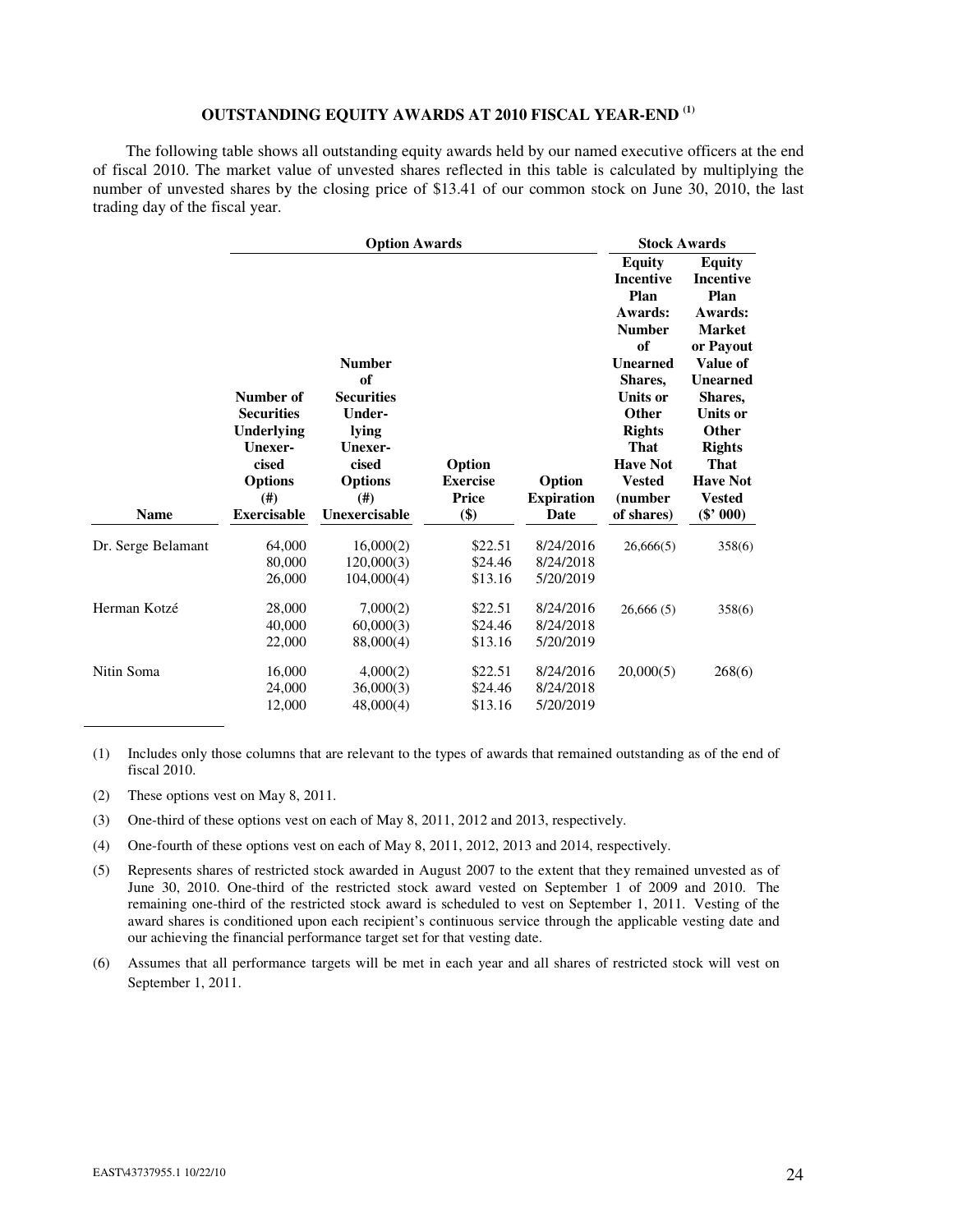# **OPTION EXERCISES AND STOCK VESTED (1)**

There were no stock options exercised by our named executive officers during fiscal 2010. The following table shows all stock awards that vested during fiscal 2010.

|                    | <b>Stock Awards</b>                                |                                                   |  |  |
|--------------------|----------------------------------------------------|---------------------------------------------------|--|--|
| <b>Name</b>        | <b>Number of shares</b><br>acquired on vesting (#) | <b>Value Realized</b><br>on Vesting $(\$'000)(2)$ |  |  |
| Dr. Serge Belamant | 13.334                                             | 254                                               |  |  |
| Herman Kotzé       | 13.334                                             | 254                                               |  |  |
| Nitin Soma         | 10,000                                             | 190                                               |  |  |

(1) Includes only those columns relating to stock awards held by our named executive officers that vested in fiscal 2010. All other columns have been omitted.

(2) The value realized on vesting is calculated as the closing price of our common stock on the vesting date multiplied by the number of common shares of restricted stock that vested.

# **POTENTIAL PAYMENTS UPON TERMINATION OR CHANGE-IN-CONTROL**

As described above under "Compensation Discussion and Analysis", we do not have employment, severance or change of control agreements with named executive officers. Accordingly, there would be no compensation, other than that prescribed by local labor laws in the case of unfair dismissal or retrenchment, that would become payable under the existing plans and arrangements if the employment of any of our named executive officers had terminated on June 30, 2010.

We do not have any ongoing obligation to provide post-termination benefits to our named executive officers after termination of employment.

### **CERTAIN RELATIONSHIPS AND RELATED TRANSACTIONS**

### **Review, Approval or Ratification of Related Person Transactions**

We review all relationships and transactions in which we and our directors and named executive officers or their immediate family members are participants to determine whether such persons have a direct or indirect material interest. Our Chief Executive Officer and Chief Financial Officer are primarily responsible for the development and implementation of processes and controls to obtain information from the directors and named executive officers with respect to related person transactions and for then determining, based on the facts and circumstances, whether we or a related person has a direct or indirect material interest in the transaction. As required under SEC rules, transactions that are determined to be directly or indirectly material to us or a related person are disclosed in our proxy statement. In addition, our Audit Committee reviews and approves or ratifies any related person transaction that is required to be disclosed. In the course of its review and approval or ratification of a disclosable related party transaction, our Audit Committee considers:

- the nature of the related person's interest in the transaction;
- the material terms of the transaction, including, without limitation, the amount and type of transaction;
- the importance of the transaction to the related person;
- the importance of the transaction to us;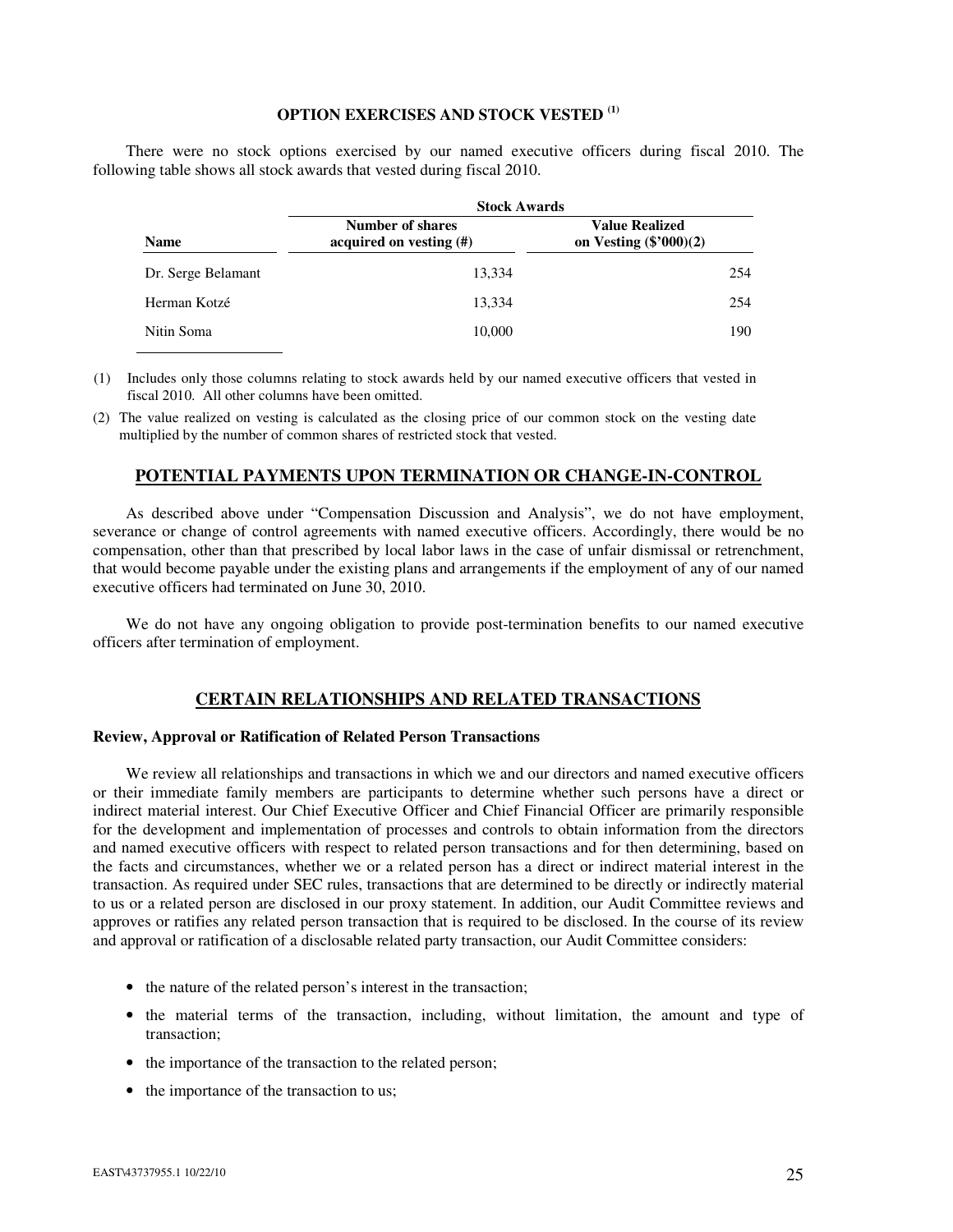- whether the transaction would impair the judgment of a director or executive officer to act in our best interest; and
- any other matters the committee deems appropriate.

Any member of the Audit Committee who is a related person with respect to a transaction under review may not participate in the deliberations or vote respecting approval or ratification of the transaction, provided, however, that such director may be counted in determining the presence of a quorum at a meeting of the committee that considers the transaction.

# **Related Party Transactions**

Pursuant to the stock purchase agreement, dated July 18, 2005, among the investment entities affiliated with GA, us and certain other parties, GA is entitled to designate one nominee to our Board. This designee is currently Mr. Tinsley. In addition, pursuant to the stock purchase agreement, we granted rights, under certain circumstances and subject to certain limitations, with respect to the registration of our shares held by investment entities affiliated with GA.

We engaged the services of PBel (Pty) Ltd, or PBEL, to perform software development services, primarily software utilized on mobile phones and by cash-accepting kiosks during fiscal 2010. All software developed by PBEL is our property. PBEL is jointly owned by Dr. Belamant and his son, Mr. Philip Marc Belamant. Dr. Belamant is a non-employee director of PBEL and Mr. Belamant is its chief executive officer. Mr. Belamant is not, and has never been, employed by us. The PBEL transaction was approved by our Audit Committee and thus Dr. Belamant did not participate in the Board's decision to engage PBEL. We paid PBEL approximately \$0.2 million for software development services during fiscal 2010.

# **AUDIT AND NON-AUDIT FEES**

The following table shows the fees that we paid or accrued for the audit and other services provided by Deloitte for the fiscal years ended June 30, 2010 and 2009.

|                           | 2010                     | 2009                     |  |
|---------------------------|--------------------------|--------------------------|--|
|                           | \$.000                   | \$.000                   |  |
| <b>Audit Fees</b>         | 1,813                    | 1,352                    |  |
| <b>Audit-Related Fees</b> | $\overline{\phantom{a}}$ | $\overline{\phantom{a}}$ |  |
| Tax Fees                  | $\overline{\phantom{a}}$ |                          |  |
| All Other Fees            |                          |                          |  |

Audit Fees – This category includes the audit of our annual consolidated financial statements, review of financial statements included in our quarterly reports on Form 10-Q, the required audit of management's assessment of the effectiveness of our internal control over financial reporting and the auditors' independent audit of internal control over financial reporting, and the services that an independent auditor would customarily provide in connection with subsidiary audits, statutory requirements, regulatory filings, and similar engagements for the fiscal year, such as comfort letters, attest services, consents, and assistance with review of documents filed with the SEC. This category also includes advice on audit and accounting matters that arose during, or as a result of, the audit or the review of interim financial statements.

Audit-Related Fees – This category consists of assurance and related services by the independent registered public accounting firm that are reasonably related to the performance of the audit or review of our financial statements and are not reported above under "Audit Fees." There were no such fees paid in the fiscal years ended June 30, 2010 or 2009.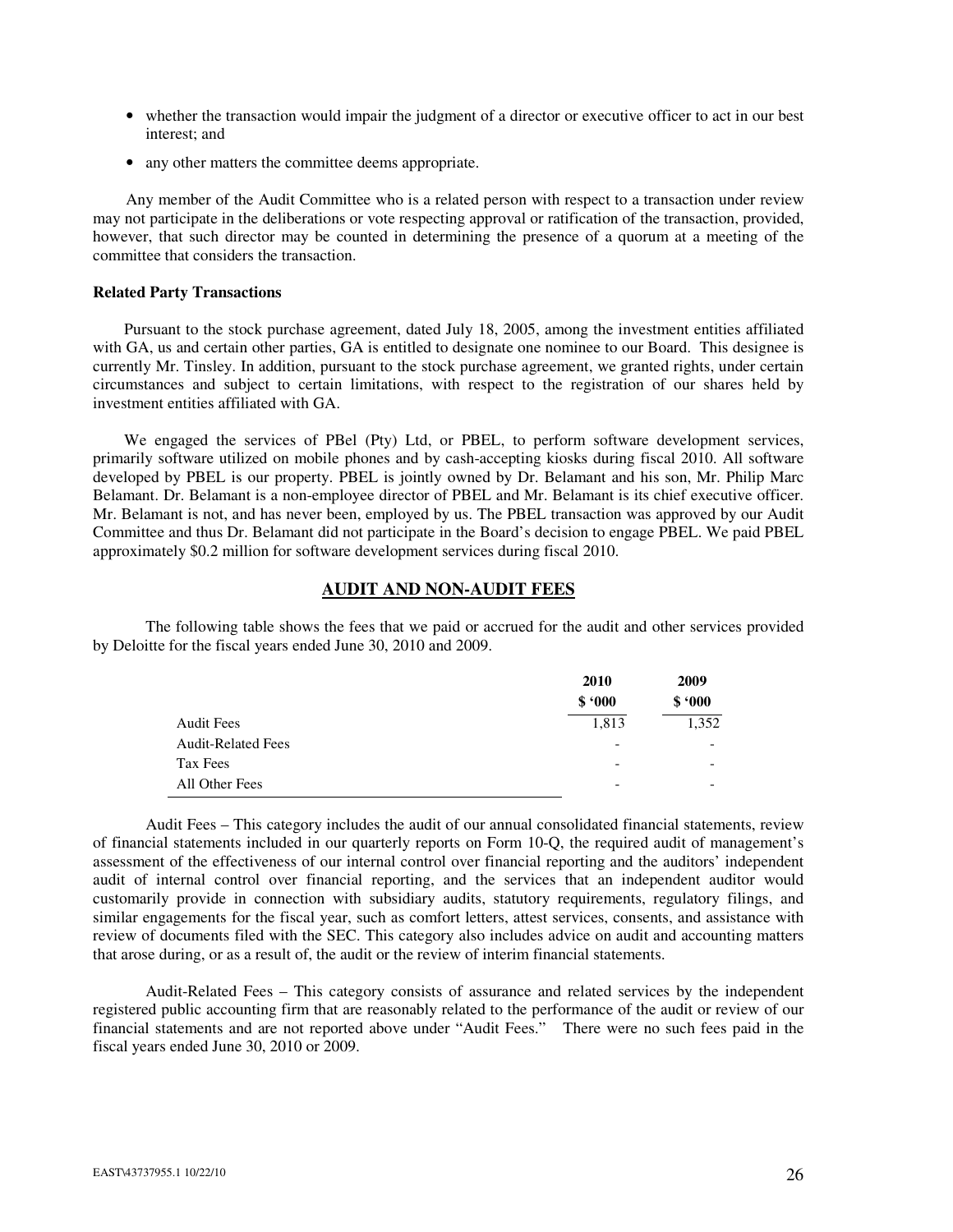Tax Fees – This category consists of professional services rendered by Deloitte for tax compliance and tax advice. The services for the fees disclosed under this category include tax return review and technical tax advice. There were no such fees paid in the fiscal years ended June 30, 2010 or 2009.

All Other Fees – There were no such fees paid in the fiscal years ended June 30, 2010 or 2009.

#### **Pre-Approval of Non-Audit Services**

Pursuant to our Audit Committee charter, our Audit Committee reviews and pre-approves both audit and non-audit services to be provided by our independent auditors. The authority to grant pre-approvals of nonaudit services may be delegated to one or more designated members of the Audit Committee whose decisions will be presented to the full Audit Committee at its next regularly scheduled meeting. During fiscal years 2010 and 2009, all of services provided by Deloitte with respect to fiscal years 2010 and 2009 were preapproved by the Board and the Audit Committee.

# **AUDIT COMMITTEE REPORT**

The Audit Committee of the Board consists of three independent directors, as required by Nasdaq listing standards. The Audit Committee operates under a written charter adopted by the Board and available on our website at www.net1.com under the "Investor Relations – Governance" section. The Audit Committee is responsible for overseeing our financial reporting process on behalf of the Board. The members of the Audit Committee are Messrs. Seabrooke, Pein and Edwards. The Audit Committee selects, subject to shareholder ratification, our independent registered public accounting firm.

Management is responsible for our financial statements and the financial reporting process, including internal controls. The independent registered public accounting firm is responsible for performing an independent audit of our consolidated financial statements in accordance with auditing standards generally accepted in the United States and of our internal control over financial reporting and for issuing a report thereon. The Audit Committee's responsibility is to monitor and oversee these processes.

In this context, the Audit Committee has met and held discussions with management and Deloitte. Our Chief Executive Officer and Chief Financial Officer represented to the Audit Committee that the consolidated financial statements were prepared in accordance with accounting principles generally accepted in the United States, and the committee reviewed and discussed the consolidated financial statements with our Chief Executive Officer and Chief Financial Officer and Deloitte. The Audit Committee discussed with Deloitte the matters required to be discussed by the statement on Auditing Standards No. 61, as amended (AICPA, Professional Standards, Vol. 1. AU §380), as adopted by the Public Company Accounting Oversight Board in Rule 3200T. These matters included a discussion of Deloitte's judgments about the quality (not just the acceptability) of our accounting principles as applied to our financial reporting.

Deloitte also provided the Audit Committee with the written disclosures and letter required by applicable requirements of the PCAOB regarding Deloitte's communications with the Audit Committee concerning independence, and the Audit Committee discussed with Deloitte the firm's independence. The Audit Committee further considered whether the provision by Deloitte of the non-audit services described above is compatible with maintaining the auditors' independence.

Based upon the Audit Committee's discussion with management and Deloitte and the Audit Committee's review of the representations of management and the disclosures by Deloitte to the Audit Committee, the Audit Committee recommended to the Board that our audited consolidated financial statements be included in our Annual Report on Form 10-K for the year ended June 30, 2010, for filing with the SEC.

### **Audit Committee**

Christopher S. Seabrooke, Chairman Alasdair J.K. Pein Paul Edwards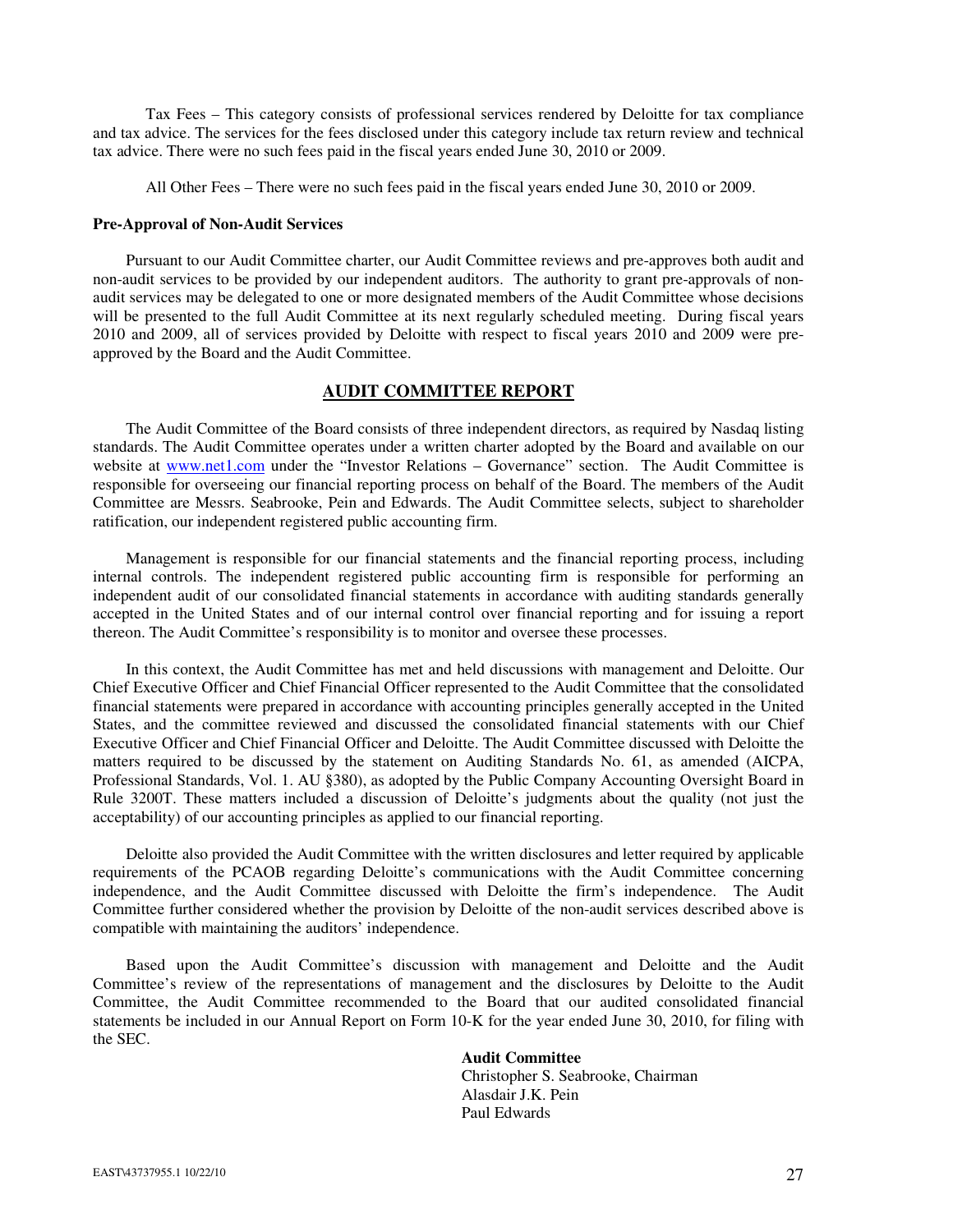# **SECURITY OWNERSHIP OF CERTAIN BENEFICIAL OWNERS AND MANAGEMENT**

The following table presents, as of October 15, 2010, information about beneficial ownership of our common stock by:

- each person or group of affiliated persons who or which, to our knowledge, owns beneficially more than 5% of our outstanding shares of common stock;
- each of our directors and named executive officers; and
- all of our directors and executive officers as a group.

Beneficial ownership of shares is determined in accordance with SEC rules and generally includes any shares over which a person exercises sole or shared voting or investment power. The beneficial ownership percentages set forth below are based on 45,392,353 shares of common stock outstanding as of October 15, 2010. All shares of common stock, including that common stock underlying stock options that are presently exercisable or exercisable within 60 days after October 15, 2010 (which we refer to as being currently exercisable) by each person are deemed to be outstanding and beneficially owned by that person for the purpose of computing the ownership percentage of that person, but are not considered outstanding for the purpose of computing the percentage ownership of any other person.

Unless otherwise indicated, to our knowledge, each person listed in the table below has sole voting and investment power with respect to the shares shown as beneficially owned by such person, except to the extent applicable law gives spouses shared authority. Except as otherwise noted, each shareholder's address is c/o Net 1 UEPS Technologies, Inc., President Place, 4th Floor, Corner of Jan Smuts Avenue and Bolton Road, Rosebank, Johannesburg, South Africa.

| <b>Name</b>                                                  | <b>Shares of Common</b><br><b>Stock Beneficially Owned</b> |          |  |
|--------------------------------------------------------------|------------------------------------------------------------|----------|--|
|                                                              | <b>Number</b>                                              | $\%$     |  |
| Antony C. Ball $(1)$                                         | 3.388                                                      | $*$      |  |
| Dr. Serge C.P Belamant(2)                                    | 1,073,288                                                  | 2.36%    |  |
| Paul Edwards(3)                                              | 6.870                                                      | ∗        |  |
| Herman G. Kotzé(4)                                           | 116,666                                                    | *        |  |
| Alasdair J.K. Pein(5)                                        | 106,089                                                    | *        |  |
| Chris S. Seabrooke(6)                                        | 10.105                                                     | $\ast$   |  |
| Nitin Soma(7)                                                | 72,000                                                     | *        |  |
| Tom C. Tinsley $(8)$ $(10)$                                  | 6,412,479                                                  | 14.13%   |  |
| International Value Advisers, LLC (9)                        | 3.636.420                                                  | $8.01\%$ |  |
| Investment entities affiliated with General Atlantic LLC(10) | 6.409.091                                                  | 14.12%   |  |
| Directors and Executive Officers as a group (11)             | 7.800.885                                                  | 17.07%   |  |

\*Less than one percent

<sup>(1)</sup> Includes 455 shares of common stock owned directly by Mr. Ball and 2,933 shares of restricted stock which vest over time and are subject to forfeiture. Vesting of the restricted stock is conditioned on Mr. Ball's continued service as a member of our Board on the applicable vesting date.

<sup>(2)</sup> CI Law Trustees Limited for the San Roque Trust dated 8/18/92 owns 725,799 shares of common stock. Dr. Serge C.P. Belamant as proxy of CI Law Trustees has the power to vote all of CI Law Trustees' shares. The remaining 334,156 shares are owned directly by Dr. Belamant and include 13,333 shares of restricted stock, the vesting of which is subject to the satisfaction of certain financial performance and other conditions described elsewhere in this proxy statement and (ii) options to purchase 170,000 shares of common stock, all of which are currently exercisable.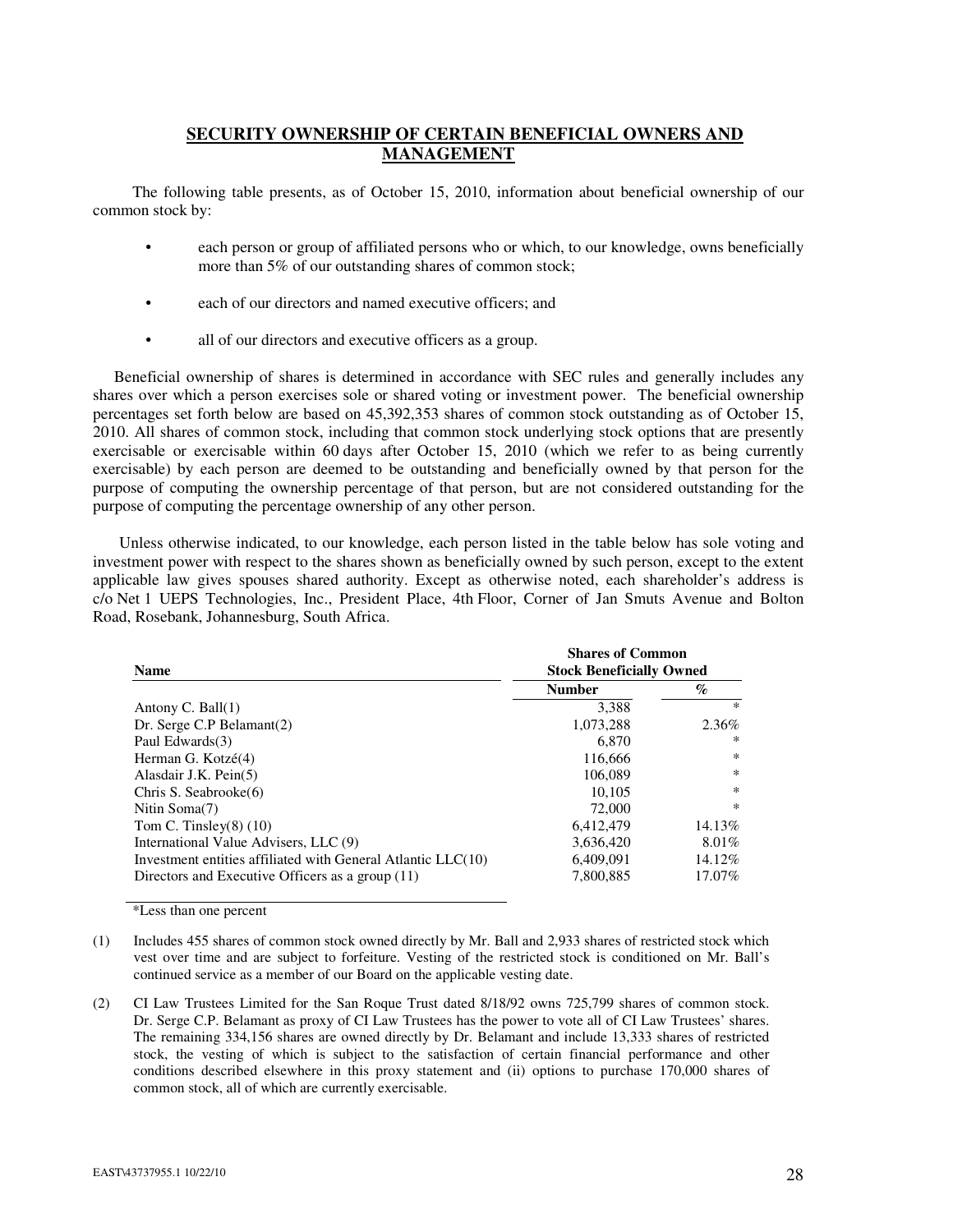- (3) Includes 2,041 shares of common stock owned directly by Mr. Edwards and 4,828 shares of restricted stock which vest over time and are subject to forfeiture. Vesting of the restricted stock is conditioned on Mr. Edwards' continued service as a member of our Board on the applicable vesting date.
- (4) Includes 13,333 shares of common stock owned directly by Mr. Kotzé. The remaining 103,333 shares are owned directly by Mr. Kotzé and include 13,333 shares of restricted stock, the vesting of which is subject to the satisfaction of certain financial performance and other conditions described elsewhere in this proxy statement and options to purchase 90,000 shares of common stock, all of which are currently exercisable.
- (5) Includes 100,124 shares of common stock held by a trust, settled by Mr. Pein and of which he is a beneficiary and 910 shares owned directly by Mr. Pein. The total also includes 5,055 shares of restricted stock which vest over time and are subject to forfeiture. Vesting of the restricted stock is conditioned on Mr. Pein's continued service as a member of our Board on the applicable vesting date.
- (6) Includes 2,916 shares of common stock owned directly by Mr. Seabrooke and 7,189 shares of restricted stock which vest over time and are subject to forfeiture. Vesting of the restricted stock is conditioned on Mr. Seabrooke's continued service as a member of our Board on the applicable vesting date.
- (7) Includes 10,000 shares of common stock owned directly by Mr. Soma. The remaining 62,000 shares are owned directly by Mr. Soma and include 10,000 shares of restricted stock, the vesting of which is subject to certain financial performance and other conditions described elsewhere in this proxy statement and 52,000 options to purchase shares of common stock, all of which are currently exercisable.
- (8) Includes 455 shares of common stock owned directly by Mr. Tinsley and 2,933 shares of restricted stock which vest over time and are subject to forfeiture. Vesting of the restricted stock is conditioned on Mr. Tinsley's continued service as a member of our Board on the applicable vesting date. The business address of Mr. Tinsley is 2401 Pennsylvania Avenue NW, Washington DC 20037.
- (9) Based solely on a Form 13F dated September 10, 2010, filed by International Value Advisers, LLC. The business address of International Value Advisers, LLC is 645 Madison Avenue, 12th Floor, New York, NY 10022.
- (10) According to Amendment No. 1 to Schedule 13D, dated June 22, 2006, filed by General Atlantic LLC ("GA"), and its affiliates, General Atlantic Partners 80, L.P. ("GAP 80"), General Atlantic Partners 82, L.P. ("GAP 82"), GapStar, LLC ("GapStar"), GAP Coinvestments III, LLC, ("GAPCO III"), GAP Coinvestments IV, LLC, ("GAPCO IV"), GAPCO GmbH & Co. KG ("KG"), GAPCO Management GmbH, ("GmbH Management"), and GAP Coinvestments CDA, L.P. ("GAPCO CDA") and supplemental information provided to us by GA, these entities beneficially own, in the aggregate, 6,409,091shares of common stock. GA is the general partner of GAP 80, GAP 82 and GAPCO CDA. GA is also the sole member of GapStar. GmbH Management is the general partner of KG. The Managing Directors of GA are Steven A. Denning (Chairman), William E. Ford Chief Executive Officer), H. Raymond Bingham, Peter L. Bloom, Mark F. Dzialga, Klaus Esser, Vince Feng, William O. Grabe, Abhay Havaldar, David C. Hodgson, Rene M. Kern, Jonathan Korngold, Christopher G. Lanning, Jeff Leng, Anton J. Levy, Marc F. McMorris, Thomas J. Murphy, Matthew Nimetz, Ranjit Pandit, Andrew C. Pearson, Raul Rai, David A. Rosenstein, Sunish Sharma, Franchon M. Smithson, Oliver Thum, Tom C. Tinsley, Sean Tong, Philip P. Trahanas and Florian P. Wendelstadt (collectively, the "GA Managing Directors"). Mr. Tinsley is a director of the Company. The managing members of GAPCO III and GAPCO IV are GA Managing Directors. The business address of each of the GA Managing Directors (other than Messrs. Esser, Feng, Leng, Tong, Havaldar, Pandit, Rai, Sharma, Thum, Tinsley, Wendelstadt, Bingham and McMorris) is 3 Pickwick Plaza, Greenwich, Connecticut 06830. The business address of Messrs. Esser and Thum is Koenigsallee 62, 40212, Duesseldorf, Germany. The business address of Messrs. Feng, Leng and Tong is Suite 2007-10, One International Finance Centre, 1 Harbour View Street, Central, Hong Kong. The business address of Messrs. Havaldar, Pandit, Rai and Sharma is Room 151, 152 Maker Chambers VI, Naisman Point, Mumbai 400 021, India. The business address of Mr. Wendelstadt is 83 Pall Mall, London, SW1Y 5ES. The business address of Messrs. Bingham and McMorris is 228 Hamilton Avenue, Palo Alto, California 94301.
- (11) Represents shares beneficially owned by the directors and executive officers listed in the table. Includes options to purchase 312,000 shares of common stock, all of which are currently exercisable and 59,604 shares of restricted stock, the vesting of which is subject to certain conditions discussed above.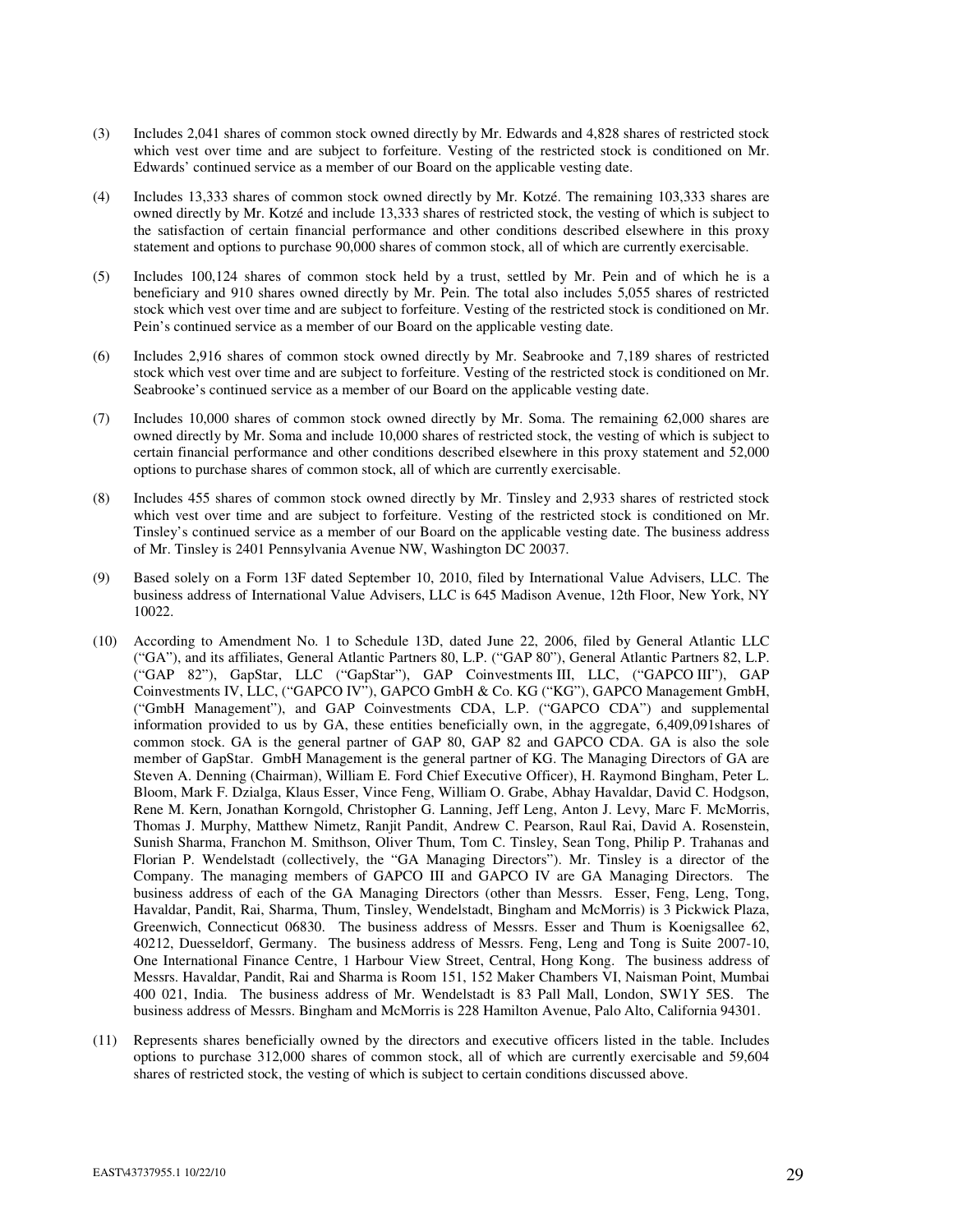# **ADDITIONAL INFORMATION**

### **Section 16(a) Beneficial Ownership Reporting Compliance**

Section 16(a) of the Exchange Act requires that our executive officers and directors, and persons who own more than 10% of a registered class of our equity securities, file reports of ownership and changes in ownership with the SEC and provide us with copies of such reports. We have reviewed such reports received by us and written representations from our directors and executive officers. Based solely on such review and representations, we believe that all filings requirements applicable to our executive officers, directors and more than 10% shareholders were complied with during fiscal year 2010.

#### **Annual Report on Form 10-K**

A copy of our annual report on Form 10-K (without exhibits) for the fiscal year ended June 30, 2010 is being distributed along with this proxy statement. We refer you to such report for financial and other information about us, but such report is not incorporated in this proxy statement and is not deemed to be a part of the proxy solicitation material. It is also available on our website (www.net1.com). In addition, the annual report (with exhibits) is available at the SEC's website (www.sec.gov).

#### **Shareholder Proposals for the 2011 Annual Meeting**

Qualified shareholders who wish to have proposals presented at the 2011 annual meeting of shareholders must deliver them to us by June 30, 2011, in order to be considered for inclusion in next year's proxy statement and proxy pursuant to Rule 14a-8 under the Exchange Act. Shareholders who intend to present an item of business for our 2011 annual meeting of shareholders (other than a proposal presented for inclusion in next year's proxy statement and proxy pursuant to Rule 14a-8) must provide notice of such business to us by June 30, 2011, as set forth more fully in Sections 2.08 and 4.16 of our Amended and Restated By-Laws. All proposals and nominations must be delivered to us at our principal executive offices at P O Box 2424, Parklands 2121, Gauteng, South Africa.

### **Householding of Proxy Materials**

We have adopted a procedure approved by the SEC called "householding." Under this procedure, multiple shareholders who share the same last name and address will receive only one copy of the annual proxy materials, unless they notify us that they wish to continue receiving multiple copies. We have undertaken householding to reduce our printing costs and postage fees.

If you wish to opt-out of householding and receive multiple copies of the proxy materials at the same address, you may do so at any time prior to 30 days before the mailing of proxy materials, which typically are mailed at the end of October of each year, by notifying us in writing at: Net 1 UEPS Technologies, Inc., PO Box 2424, Parklands 2121, Gauteng, South Africa, Attention: Corporate Secretary. You also may request additional copies of the proxy materials by notifying us in writing at the same address.

If you share an address with another shareholder and currently are receiving multiple copies of the proxy materials, you may request householding by notifying us at the above-referenced address.

By Order of the Board of Directors,

\_\_\_\_\_\_\_\_\_\_\_\_\_\_\_\_\_\_

Dr. Serge C. P. Belamant *Chairman and Chief Executive Officer* 

October 28, 2010